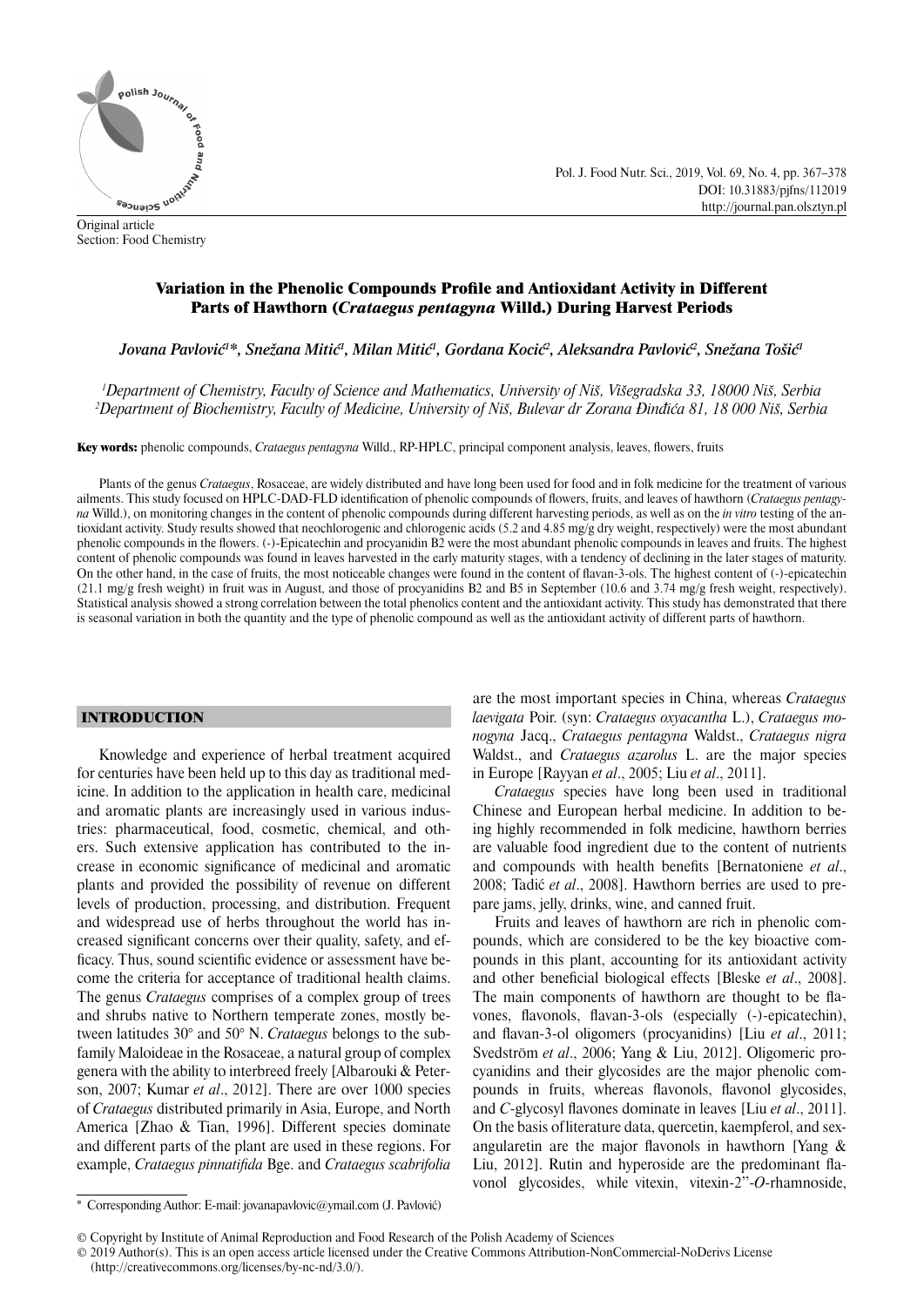and acetylvitexin-2''-*O*-rhamnoside are the most prevalent flavone glycosides [Liu *et al.*, 2011].

Various factors (climatic, agronomic, genomic, preand post-harvest conditions, and processing) may affect the chemical composition of plant foods and may have a significant role in determining the phenolic composition and the bioactivity of these compounds [el Amira *et al*., 2012; Imeh & Khokhar, 2002]. Contents of phenolics are often dependent on pre- and post-harvest factors such as species, environmental characteristics, agronomic features, ripeness, harvesting, storage, *etc.* [Routray & Orsat, 2014; Tiwari & Cummins, 2013]. Owing to all the above mentioned, many types of researches have addressed changes in the content of bioactive components of plants [Ben Ahmed *et al*., 2017; Cezarotto *et al*., 2017; Hlel *et al*., 2017; Rimkiene *et al*., 2017].

As mentioned above, the composition and the content of phenolic compounds in hawthorn vary between different parts of the same plant and differ significantly depending on the origin and species of hawthorn. The maturity stage is also an important factor that may influence the compositional quality of hawthorn. Bearing in mind that the plant chemical composition is conditioned by all of the above, it is essential to evaluate the optimal cultivation time in order to obtain the highest amount of bioactive compounds. The aim of our research was to investigate the qualitative and quantitative composition and the antioxidant activity of phenolic compounds in different parts of hawthorn plant (*C. pentagyna* Willd.) and also to provide information about composition changes within different harvest periods.

### MATERIAL AND METHODS

#### Chemical and reagents

The following reagents were used: 2,2'-azino-bis(3- -ethylbenzothiazoline-6-sulfonic acid) (ABTS), 2,2'-diphenyl-1-picrylhydrazyl (DPPH), Folin Ciocalteu's phenol reagent, neocuproine, potassium peroxodisulfate, ammonium iron(II) sulfate hexahydrate, iron(III) chloride, potassium hexacyanoferrate(III), sodium hydroxide, sodium carbonate, sodium dihydrogen phosphate, sodium hydrogen phosphate, trichloroacetic acid, hydrochloric acid, acetic acid, formic acid, and acetonitrile (Merck, Darmstadt, Germany). The following certification standards were also used: *p*-coumaric acid, caffeic acid, chlorogenic acid, ferulic acid, quercetin, quercetin 3-*O*-glucoside (isoquercetin), quercetin 3-*O*-rutinoside (rutin), kaempferol 3-*O*-glucoside, (-)-epicatechin, hyperoside, luteolin, apigenin, cyanidin 3-*O*-glucoside, procyanidins B1 and B2 (Sigma Aldrich, Steinheim, Germany). 6-Hydroxy- -2,5,7,8-tetramethylchroman-2-carboxylic acid (Trolox) was purchased from Acros Organics (Morris Plains, New Jersey, USA). Solutions were prepared using deionized water (specific conductivity 0.05  $\mu$ S/cm) which was produced using MicroMed high purity water systems (TKA Wasseraufbereitungssysteme GmbH, Niederelbert, Germany).

### Plant material

Hawthorn (*C. pentagyna* Willd.) flowers, fruits, and leaves were picked from the field in Bela Palanka, Serbia, from May 19 to October 6, 2015, at roughly one-month intervals. One flower sample, four fruit samples, and five leaf samples were collected at each harvest date. Three shrubs were randomly chosen in the field for the uniformity of tree development, light exposure, and health. Leaves were collected in May and June, from the apical position of ten young growing shoots of comparable length and position near the base of each shrub. The leaves from each shoot were pooled together. Leaves from July to September were collected from three different positions on three different shrubs: basal, middle, and terminal. Leaves from each shrub were pooled together. Immediately after the harvest, the fruits were frozen and stored at  $-18^{\circ}$ C until analysis, while flowers and leaves were air dried in shade and ground.

#### Extraction

Plant material was extracted by maceration, combined with ultrasound-assisted solvent extraction. Hawthorn fruit was defrosted and blended. Defrosted tissue, dried flower, and leaves (0.2 g of each) were mixed with 15 mL of 80% acetone and kept at room temperature for 48 h. Afterwards, liquid was decanted, while the residual plant material (marc) and the rest of the liquid were transferred to a Büchner funnel (diameter 55 mm) for pressure-assisted filtration and pressed with porcelain discs (500 g) of the same diameter as the Büchner funnel for 30 min. The obtained decanted, filtrated, and pressed out liquids were mixed together. Subsequently, the marc was subjected to ultrasound-assisted extraction for 15 min with 10 mL of 80% acetone, five successive times. The liquid after each ultrasound-assisted extraction step was collected and pooled together with the liquid obtained previously from maceration. The pooled extraction liquid was filtrated through Whatman filter paper (black ribbon) and supplemented with 80% acetone to the final volume of 50 mL [Bravo & Mateos, 2008; Katalinic *et al*., 2010; Munhoz *et al*., 2014].

#### Determination of total phenolics content

Total phenolics (TP) content was determined with the spectrophotometric method using the Folin-Ciocalteu's phenol reagent [Singleton *et al.*, 1999]. Briefly, 50 μL of each acetone extract was mixed with 0.25 mL of the Folin-Ciocalteu reagent and 1 mL of 20% (w/v) sodium carbonate solution, and made up to 10 mL with deionized water. After standing for 2 h at room temperature, absorbance was measured at 760 nm using an Agilent UV/VIS spectrophotometer (Agilent Technologies, Santa Clara, CA, USA). Results were expressed as mg of gallic acid equivalents per g of dry weight (mg GAE/g dry weight) for leaves and flowers and as mg of gallic acid equivalents per g of fresh weight (mg GAE/g fresh weight) for fruits. All measurements were performed in triplicate.

#### High-performance liquid chromatography (HPLC)

Qualitative analysis of phenolic acids, flavonols, flavan-3-ols, flavones, and anthocyanins was performed with the HPLC, employing a direct injection method [Mitić *et al*., 2012]. The analysis was performed using the HPLC system (Agilent 1200 series, Agilent Technology, Santa Clara, CA, USA), equipped with four solvent delivery units G1354A, diode array detector (DAD) G1315D, fluorescence detec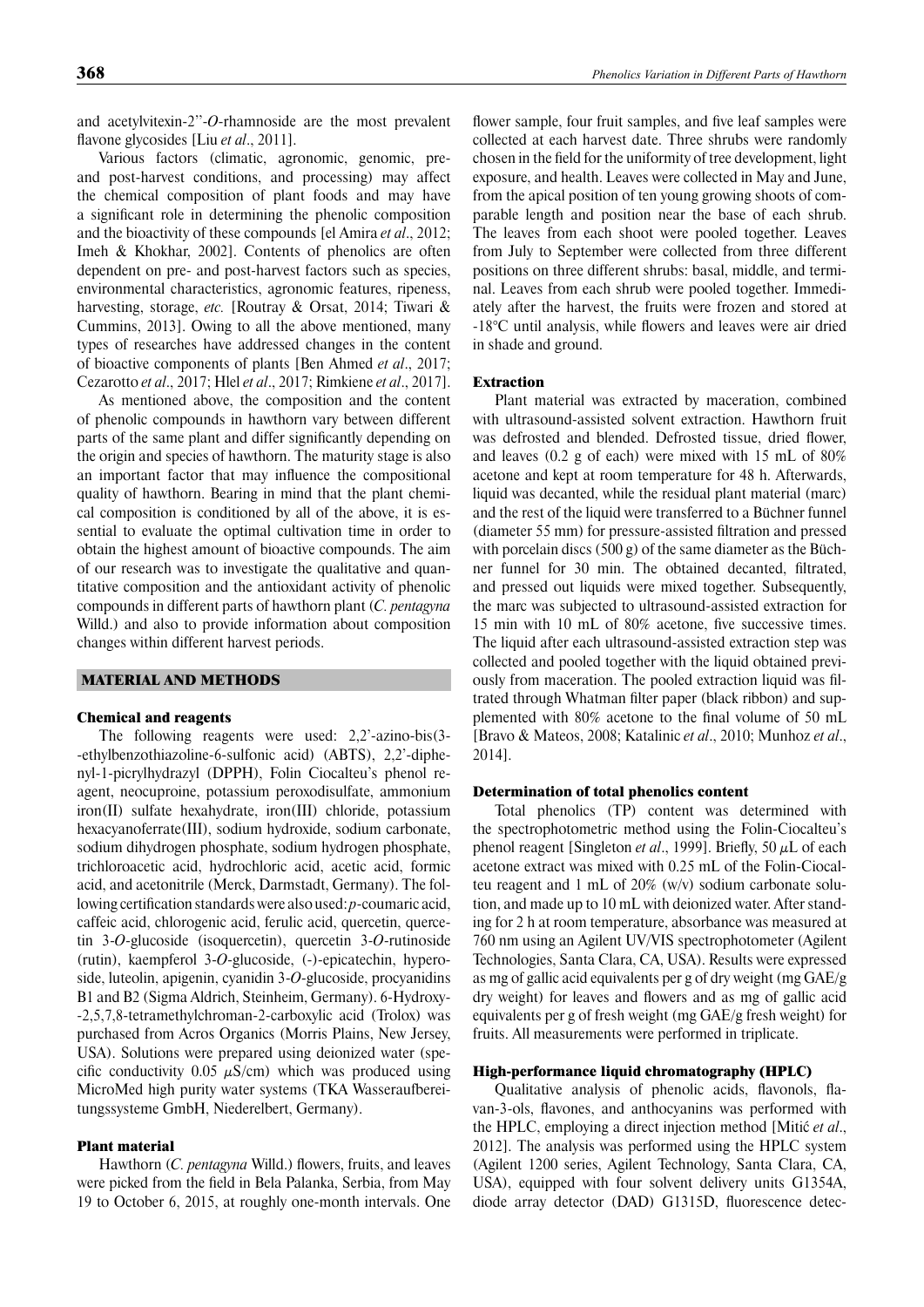tor (FAD) G1321A, and HP Chemstation chromatography workstation. Chromatographic analyses were performed on 150 mm x 4.6 mm i.d., Zorbax Eclipse XDB  $C_{18}$  column (Agilent Technologies, Santa Clara, CA, USA). The column was thermostated at 30°C. The flow rate was 0.8 mL/min and the injection volume was  $5 \mu L$ . The mobile phase were: A: H<sub>2</sub>O-HCOOH (95:5,  $v/v$ ) and B: ACN-HCOOH-H<sub>2</sub>O  $(80:5:15, v/v/v)$ . The gradient procedure was: 0–10 min with 0% B, 10–28 min gradually increases 0–25% B, from 28 to 30 min 25% B, from 30 to 35 min gradually increases 25–50% B, from 35 to 40 min gradually increases  $50-80\%$  B, and finally for the last 5 min gradually decreases 80–0% B. Eluate was monitored at 280 nm, 320 nm, 360 nm, and 520 nm with DAD, for the identification of flavones, flavonols, hydroxycinnamic acids, and anthocyanins. Four flavan-3-ols including: (-)-epicatechin, procyanidin B, procyanidin B5, and procyanidin B2, were monitored at 275/322 nm  $(\lambda_{F_v}/\lambda_{F_m})$ with FLD. Phenolics present in the samples were identified by comparing their retention times and spectra with those of pure components. Quantification of components was performed using external standards. For each standard, stock solutions (1.0 mg/mL) were prepared in  $10\%$  (v/v) methanol. Concentrations of components in the samples were calculated from the equation obtained from calibration graphs, constructed for each standard, while for components without the appropriate standard, quantification was performed based on a calibration graph plotted for structurally similar standards, *i.e*: *p*-coumaric acid was used to express content of 4-*O*-coumaroylquinic acid; chlorogenic acid was used as the standard for 4-*O*-caffeoylquinic acid (cryptochlorogenic acid) and 5-*O*-caffeoylquinic acid (neochlorogenic acid); kaempferol 3-*O*-glucoside, quercetin 3-*O*-rutinoside, luteolin and apigenin were used to express contents of kaempferol rutinoside, quercetin rhamnoside, luteolin and apigenin derivatives, respectively; (-)-epicatechin was the standard for procyanidin B2, B5 and PC derivative; and cyanidin 3-*O*-glucoside for ideain (cyanidin 3-*O*-galactoside). All chemicals and solvents were of analytical or HPLC purity. All analyses were performed in triplicate.

#### Antioxidant activity assays

The antioxidant capacities of hawthorn parts (flowers, fruits, and leaves) were studied in four antioxidant assays: scavenging DPPH radical [Brand-Williams *et al*., 1995], scavenging ABTS radical cation [Re *et al*., 1999], iron (III) to iron(II) reduction power (FRP) assay [Oyaizu, 1986], and cupric ion reducing antioxidant capacity (CUPRAC) assay [Apak *et al*., 2006]. The antioxidant activities of hawthorn from all the assays were expressed as  $\mu$ mol of Trolox equivalent (TE) per g of fresh weight of fruits and dry weight of flowers and leaves.

### Statistical analysis

Correlation statistical analysis was performed using Statistica software (StatSoft 8.0, Tulsa, Oklahoma, USA). Data were expressed as mean values and standard deviations (SD). Correlation analysis between the total phenolics content, the antioxidant activities of four independent assays (DPPH, ABTS, CUPRAC, and FRP) and the sum of contents of com-

pounds from different classes of phenolics was performed with the bivariate (Pearson's) correlation test at a significance level of  $p<0.05$ .

The analysis of variance (one-way ANOVA) was applied on the following set of variables: quantitative variables (total phenolics content, content of individual phenolics, the sum of the contents of phenolic compounds belonging to different classes, and the antioxidant activity measured by four different assays) and qualitative (explanatory) variable: harvest period (leaves and fruit samples harvested in different periods). Tukey's Honestly Significantly Different (HSD) test was applied to pairwise all differences between means at  $p < 0.05$ .

The principal component analysis (PCA) was applied on the following set of variables: content of individual phenolic compounds in flower, fruit, and leaves, and the sum of the contents of individual phenolic compounds belonging to different classes (hydroxycinnamic acids, flavonols, flavones, flavan-3-ols, and anthocyanins), as well on the sum of the contents of individual phenolic compounds belonging to different classes in leaves and fruits and the antioxidant activity measured by four different methods. Each principal component was calculated by using linear combination of eigenvectors of the correlation matrix with original values. PCA and ANOVA were performed using Excel plug-in program XLSTAT, version 2014.4 (Addinsoft, New York, NY, USA).

### RESULTS AND DISCUSSION

#### Total and major classes phenolics content

Total phenolics content of hawthorn flowers, fruits, and leaves is presented in Table 1. The sum of the contents of phenolic compounds from particular classes is presented in Tables 2 and 3.

Measured with a colorimetric method, the content of total phenolics varied between 84 and 128 mg/gdry weight in flowering tops (flowers and leaves) and between 36.7 and 53.8 mg/g fresh weight in fruits. The sum of the contents of the phenolic compounds measured with the HPLC method was the highest in fruits harvested in August-September (37.8–39 mg/g dry weight) (Table 2) and in leaves harvested in June (41.6 mg/g dry weight) (Table 3). The majority of phenolic compounds in leaves reached the maximum in mid-June, with a clear declining pattern between June and September. Although the sum of the contents of hydroxycinnamic acids and flavonols was the highest in June, the sum of the contents of flavan-3-ols overshadowed the contents of other phenolic compounds. In the case of fruit phenolics: the sum of the contents of hydroxycinnamic acids, flavonols, and flavan-3-ols was the highest in early August, while the sum of the contents of flavones and anthocyanins was the highest in mid-September. According to our results, the highest content of different classes of phenolics was in relatively young fruit, which decreased steadily during growth. A similar decrease was reported in apple [Burda *et al*., 1990], peach [Lee *et al*., 1990], grape [Romeyer *et al*., 1983], and loquat fruit [Ding *et al*., 2001]. Seasonal decrease in phenolics content may be due to their conversion into insoluble cell wall components, or transformation into oligo and polymeric compounds, *e.g.* tannins or lignans [Nurmi *et al*., 1996].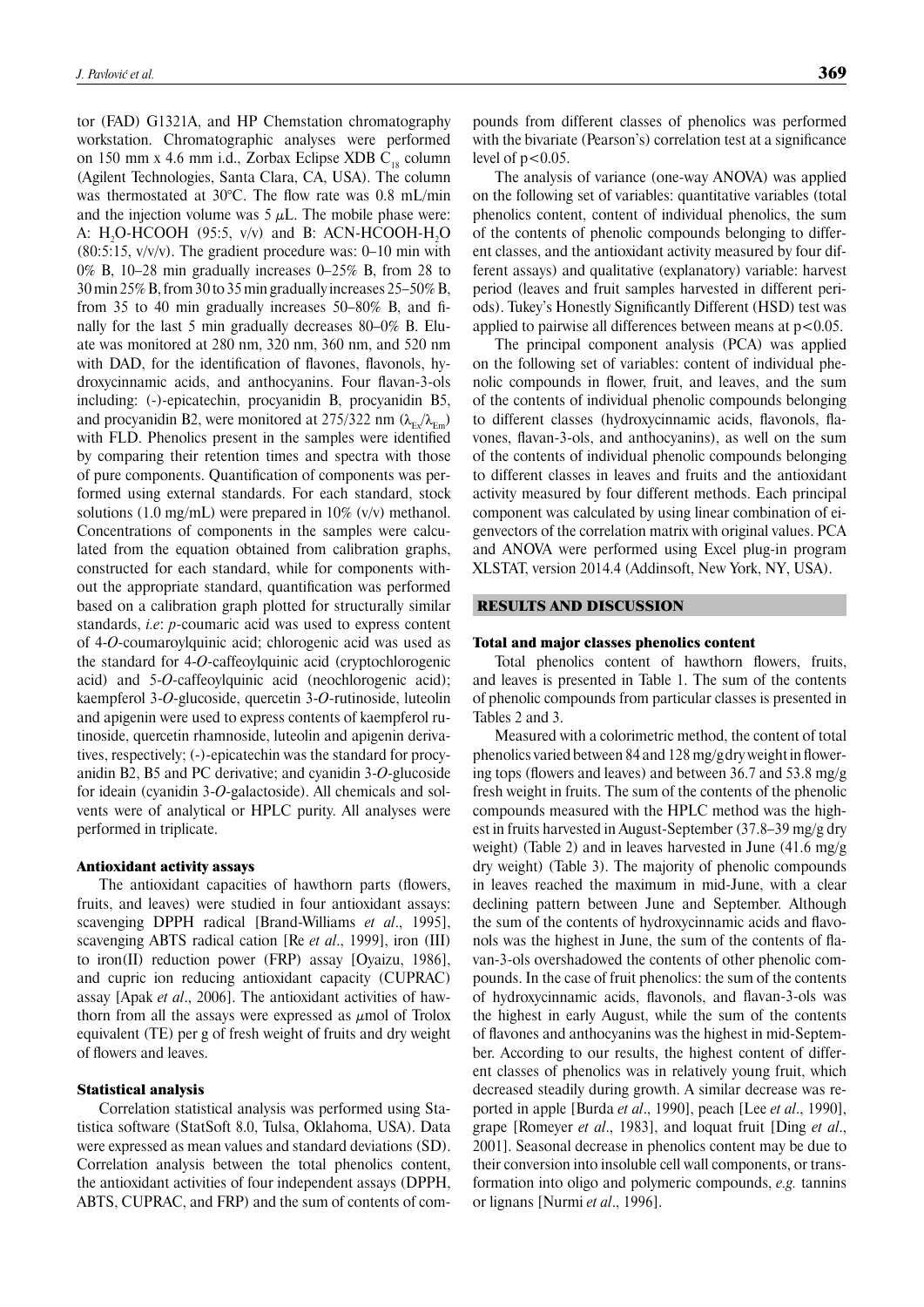| Harvest date   |         | TP content                               | DPPH assay<br>ABTS assay    |                               | <b>CUPRAC</b> assay         | FRP assay                   |  |
|----------------|---------|------------------------------------------|-----------------------------|-------------------------------|-----------------------------|-----------------------------|--|
|                | Sample  | $(mg \text{ GAE/g} \text{ dry weight})$  |                             |                               | $(\mu$ mol TE/g dry weight) |                             |  |
| 19th May       | Flowers | $84.5 \pm 1.2$                           | $466 \pm 10$                | $477 + 2$                     |                             | $311 \pm 2$                 |  |
| 19th May       |         | $85.7 \pm 1.1$ <sup>e*</sup>             | $499 \pm 5^{\rm d}$         | $485 \pm 1$ <sup>e</sup>      |                             | $438 \pm 5$ °               |  |
| 10th June      |         | $89.4 \pm 1.5$ <sup>d</sup>              | $533 \pm 5$ <sup>cd</sup>   | $507 \pm 3^d$                 |                             | $486 \pm 5^{\rm d}$         |  |
| 13th July      | Leaves  | $98.3 \pm 0.5$ <sup>c</sup>              | $570 \pm 8^{bc}$            | $562 \pm 5$ °                 | $690 \pm 5$ °               | $527 \pm 3$ °               |  |
| 5th August     |         | $107 \pm 2^{b}$                          | $612 \pm 12^{b}$            | $579 \pm 5^{\rm b}$           |                             | $621 \pm 2^{6}$             |  |
| 16th September |         | $128 \pm 1^a$                            | $749 \pm 5^{\rm a}$         | $641 \pm 2^a$                 | $760 \pm 2^{\rm a}$         | $668 \pm 3^{\circ}$         |  |
|                |         | $(mg \text{ GAE/g} \text{ fresh weigh})$ |                             | $(\mu$ mol TE/g fresh weight) |                             |                             |  |
| 13th July      |         | $36.7 \pm 0.5$ <sup>c</sup>              | $14.6 \pm 0.2$ <sup>d</sup> | $26.4 \pm 0.2$                | $50.3 \pm 1.4^{\circ}$      | $33.8 \pm 0.6$ <sup>c</sup> |  |
| 5th August     | Fruits  | $45.1 \pm 0.6^b$                         | $19.7 \pm 0.1$ °            | $28.9 \pm 0.1$ <sup>b</sup>   | $58.1 \pm 0.5^{\text{a}}$   | $61.1 \pm 0.6$ <sup>b</sup> |  |
| 16th September |         | $45.9 \pm 0.9^{\circ}$                   | $20.1 \pm 0.1^{\rm b}$      | $28.8 \pm 0.1$ <sup>b</sup>   | $70.0 \pm 0.3^{\text{a}}$   | $113 \pm 6^a$               |  |
| 10th October   |         | $53.8 \pm 0.5^{\circ}$                   | $21.1 \pm 0.1^a$            | $30.7 \pm 0.2$ <sup>a</sup>   | $72.0 \pm 0.3$ <sup>a</sup> | $109 \pm 2^{\rm a}$         |  |

TABLE 1. Total phenolics (TP) content and the antioxidant activity of extracts from *C. pentagyna* Willd. flowers, fruits, and leaves represented as mean  $±$  standard deviation (SD).

\* Values for leaves or fruits in the same column with different superscripts (a-e) are signifi cantly different (p<0.05) based on the analysis of variance and Tukey's test.

According to our results, the highest content of different classes of phenolics was found in leaves harvested at the early maturity stage (Table 3), while the total phenolics content was the highest in leaves harvested at the end of the growing season (Table 1). If we look at other studies, there are some opposed claims. According to Wang & Lin [2000], young leaves from blackberry, raspberry, and strawberry had a higher content of total phenolics than mature leaves. Similarly to our results, Vaigiri *et al*. [2015] found that young leaves do not always express a higher content of total phenolics, compared to mature leaves. Also, the sum of contents of phenolic compounds was lower than the content of total phenolics determined using the method with the Folin-Ciocalteu's phenol reagent, which is understandable. The Folin-Ciocalteu's method is less selective and specific (as the reagent is reacting not merely with phenolics but with some nitrogen-containing compounds) and tends to overestimate the content of total phenolics. In addition, there might be some high molecular weight phenolic compounds in hawthorn extracts, which can react with the reagent. Gao *et al*. [2010] identified seven lignin--glycosides in the leaves of *C. pinnatifida*. Amel *et al.* [2014] found that total tannins content in the leaves of *C. azarolus* (115.33 mg/g, expressed as tannic acid equivalents) was comparable to total phenolics content (188.91 mg/g, expressed as gallic acid equivalents). Both, lignans and tannins are high molecular weight polymers, containing aromatic hydroxyl groups that react with the Folin-Ciocalteu's phenol reagent, hence discrepancies between the content of total phenolics and the sum of phenolics can be explained in this manner.

### Antioxidant activity

A substantial number of reactive chemical species with various mechanisms of action can damage the homeostasis of the cell [Cecarini *et al*., 2007]. Because of that, it is impossible to define one method for determining antioxidant activity, and it is necessary to choose a combination of several tests based on different principles to demonstrate the antioxidative potential through various mechanisms of action such as direct bonding of free radicals, electron transfer, inhibition of prooxidative enzymes, activating antioxidant enzymes, chelating of prooxidative metal ions *etc*. [Huang *et al*., 2005]. The results of different antioxidant activity assays are presented in Table 1. Results from this study showed that the antioxidant activities follow the clear pattern: throughout the harvest season, there is an evident increase of antioxidant activity with an increase in the total phenolics content.

# Variation in the content of individual phenolic compounds during harvesting period

Twenty-two compounds belonging to five groups of phenolic compounds (hydroxycinnamic acids, flavonols, flavones, flavan-3-ols, and anthocyanins) were detected and identified or tentatively identified in flowers, fruits, and leaves of *C. pentagyna* Willd. Their contents are presented in Table 2 and 3.

Hydroxycinnamic acids were the major phenolic compounds in the flower (13.3 mg/g dry weight), and accounted for 64.5% of the total phenolic compounds (20.6 mg/g dry weight). Isomeric acids, neochlorogenic (5-*O*-caffeoylquinic acid) and chlorogenic (3-*O*-caffeoylquinic acid), were the most abundant in flowers  $(5.20 \text{ and } 4.85 \text{ mg/g dry weight},$ respectively). Compared with the content of hydroxycinnamic acids, the content of flavan-3-ols was quite low  $(2.02 \text{ mg/g})$ dry weight). (-)-Epicatechin was the most abundant flavan--3-ol (1.54 mg/g dry weight), which accounted for 76% of total flavan-3-ols. Similar results were reported for the content of (-)-epicatechin in flowers of *C. laevigata*, lower ones for the flowers of *C. pinnatifida* var. major [Chen & Liu, 2005], and higher ones for the flowers of *C. monogyna* [Bernato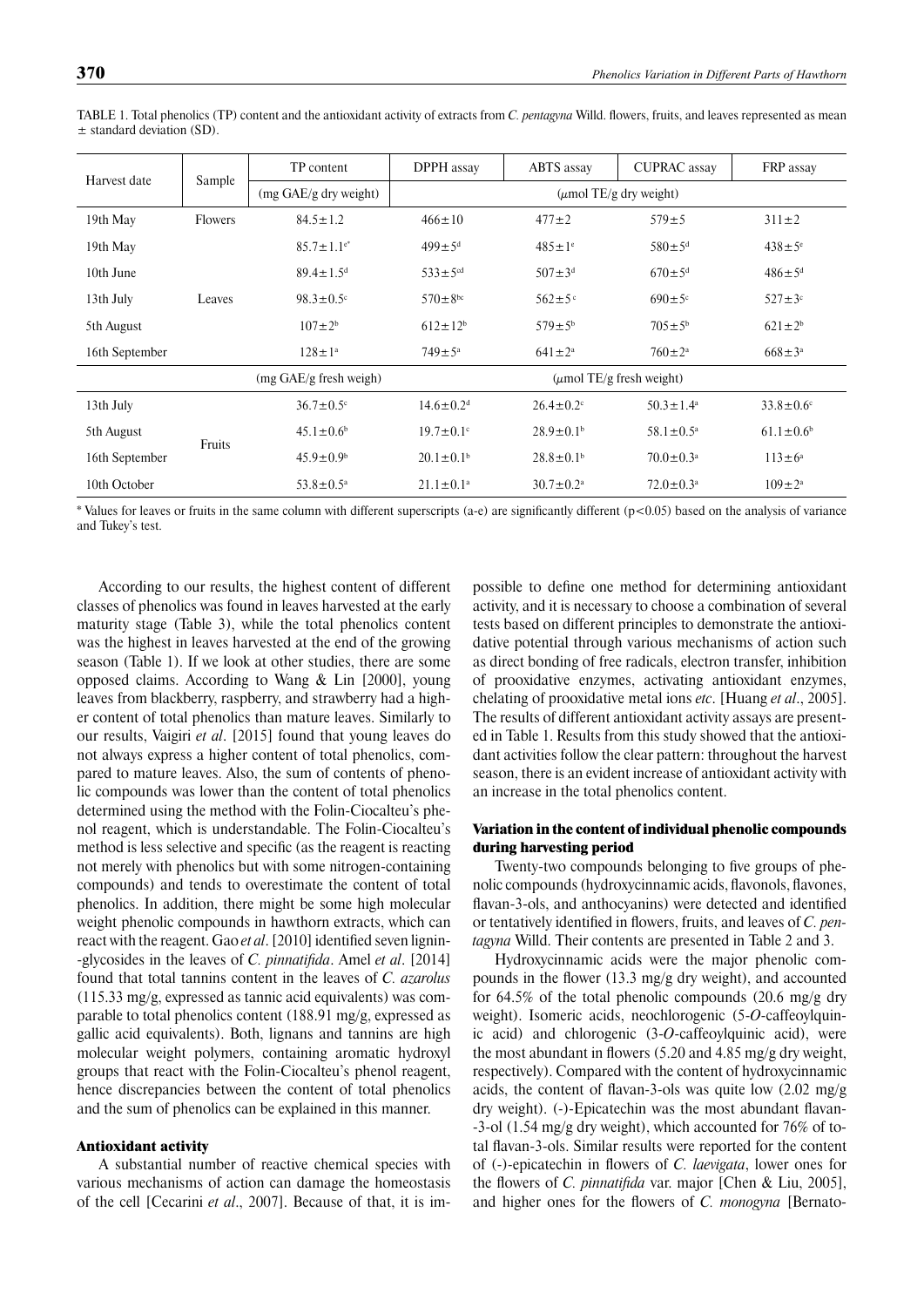TABLE 2. The content of hydroxycinnamic acids, flavonols, flavones, anthocyanins, and flavan-3-ols in flowers (mg/g dry weight) and fruit (mg/g fresh weight) of *C. pentagyna* Willd. at different harvest times.

|                                          | Harvest date                 |                                                       |                                                      |                                |                                |  |  |  |
|------------------------------------------|------------------------------|-------------------------------------------------------|------------------------------------------------------|--------------------------------|--------------------------------|--|--|--|
| Phenolic compounds                       | 19th May                     | $13th$ July                                           | 5 <sup>th</sup> August<br>16 <sup>th</sup> September |                                | 6 <sup>th</sup> October        |  |  |  |
|                                          | Flowers                      | Fruits                                                |                                                      |                                |                                |  |  |  |
| Neochlorogenic acid                      | $5.20 \pm 0.30$              |                                                       |                                                      |                                |                                |  |  |  |
| Caffeic acid                             | $1.01 \pm 0.02$              | $0.45 \pm 0.01$ <sup>b*</sup>                         | $1.13 \pm 0.01^a$                                    | $0.14 \pm 0.01$ <sup>d</sup>   | $0.23 \pm 0.01$ <sup>c</sup>   |  |  |  |
| Chlorogenic Acid                         | $4.85 \pm 0.03$              | $0.10 \pm 0.01$ <sup>d</sup>                          | $1.21 \pm 0.02^b$                                    | $1.52 \pm 0.01^a$              | $0.84 \pm 0.02$ <sup>c</sup>   |  |  |  |
| 4-O-Caffeoylquinic acid                  | $1.24 \pm 0.05$              |                                                       |                                                      | $0.45 \pm 0.02$ <sup>a</sup>   | $0.46 \pm 0.01$ <sup>a</sup>   |  |  |  |
| 4-O-p-Coumaroylquinic acid               |                              | $0.041 \pm 0.001$ <sup>d</sup><br>$0.061 \pm 0.004$ c |                                                      | $0.17 \pm 0.01$ <sup>b</sup>   | $0.24 \pm 0.01$ <sup>a</sup>   |  |  |  |
| $p$ -Coumaric acid                       | $1.01 \pm 0.03$              | $0.020 \pm 0.001$                                     |                                                      |                                |                                |  |  |  |
| Ferulic acid                             |                              | $1.16 \pm 0.01^a$                                     | $0.85 \pm 0.02$ <sup>b</sup>                         |                                |                                |  |  |  |
| $\Sigma$ Hydroxycinnamic acids           | 13.3                         | $1.78 \pm 0.01$ <sup>c</sup>                          | $3.26 \pm 0.04^{\text{a}}$                           | $2.69 \pm 0.03^b$              | $1.77 \pm 0.04^{\circ}$        |  |  |  |
| Rutin                                    | $0.50 \pm 0.01$              | $0.140 \pm 0.001$ c                                   | $0.078 \pm 0.002$ <sup>d</sup>                       | $0.18 \pm 0.01$ <sup>b</sup>   | $0.22 \pm 0.01$ <sup>a</sup>   |  |  |  |
| Hyperoside                               | $0.46 \pm 0.01$              | $1.12 \pm 0.03^b$                                     | $1.54 \pm 0.03$ <sup>a</sup>                         | $0.75 \pm 0.02$ <sup>c</sup>   | $0.74 \pm 0.04$ c              |  |  |  |
| Isoquercetin                             | $3.14 \pm 0.05$              | $0.21 \pm 0.02$ <sup>d</sup>                          | $0.47 \pm 0.01$ c                                    | $0.61 \pm 0.01$ <sup>b</sup>   | $0.64 \pm 0.01$ <sup>a</sup>   |  |  |  |
| Quercetin pentoside                      |                              | $0.059 \pm 0.001$ <sup>a</sup>                        | $0.019 \pm 0.001$ <sup>c</sup>                       | $0.030 \pm 0.001$ <sup>b</sup> |                                |  |  |  |
| Kaempferol rutinoside                    | $0.17 \pm 0.02$              |                                                       |                                                      |                                |                                |  |  |  |
| Quercetin rhamnoside                     | $0.09 \pm 0.00$              |                                                       |                                                      |                                |                                |  |  |  |
| Quercetin                                |                              |                                                       |                                                      |                                |                                |  |  |  |
| Kaempferol                               | $0.07 \pm 0.00$              |                                                       |                                                      |                                |                                |  |  |  |
| $\Sigma$ Flavonols                       | 4.27                         | $1.53 \pm 0.03$ bc                                    | $2.11 \pm 0.02^{\text{a}}$                           | $1.57 \pm 0.02^{\rm b,c}$      | $1.60 \pm 0.05^b$              |  |  |  |
| Luteolin glycoside                       | $0.31 \pm 0.02$              | $0.050 \pm 0.002$ <sup>d</sup>                        | $0.060 \pm 0.001$ <sup>b</sup>                       | $0.090 \pm 0.001$ <sup>a</sup> | $0.060 \pm 0.001$ <sup>b</sup> |  |  |  |
| Apigenin glycoside                       | $0.74 \pm 0.04$              | $0.12 \pm 0.01$ c                                     | $0.060 \pm 0.002$ <sup>d</sup>                       | $0.23 \pm 0.02^a$              | $0.19 \pm 0.01$ <sup>b</sup>   |  |  |  |
| $\Sigma$ Flavones                        | 1.05                         | $0.17 \pm 0.01$ <sup>c</sup>                          | $0.120 \pm 0.003$ <sup>d</sup>                       | $0.32 \pm 0.02^{\rm a}$        | $0.25 \pm 0.01$                |  |  |  |
| PC derivative                            |                              | $0.47 \pm 0.01$ c                                     | $0.32 \pm 0.01$ <sup>d</sup>                         | $2.27 \pm 0.02^a$              | $0.77 \pm 0.03$ <sup>b</sup>   |  |  |  |
| Procyanidin B2                           | $0.48 \pm 0.02$              | $2.68 \pm 0.03$ <sup>c</sup>                          | $9.01 \pm 0.02^{\mathrm{b}}$                         | $10.6 \pm 0.1^a$               | $9.05 \pm 0.01^b$              |  |  |  |
| (-)-Epicatechin                          | $1.54 \pm 0.08$              | $6.29 \pm 0.02$ <sup>d</sup>                          | $21.1 \pm 0.1$ <sup>a</sup>                          | $13.1 \pm 0.1$ <sup>c</sup>    | $14.3 \pm 0.2^{\circ}$         |  |  |  |
| Procyanidin B5                           | $\equiv$                     | $0.75\!\pm\!0.01^{\rm d}$                             | $1.17 \pm 0.02$ <sup>c</sup>                         | $3.74 \pm 0.06^a$              | $2.65\pm0.02^{\rm b}$          |  |  |  |
| $\Sigma$ Flavan-3-ols (monomer + dimers) | 2.02                         | $10.2 \pm 0.1$ <sup>d</sup>                           | $31.6 \pm 0.1^{\text{a}}$                            | $29.7 \pm 0.1$ <sup>b</sup>    | $26.8 \pm 0.2$                 |  |  |  |
| Ideain                                   | $\equiv$                     | $0.32 \pm 0.02$ <sup>d</sup>                          | $0.67 \pm 0.02$ <sup>c</sup>                         | $4.70 \pm 0.05^b$              | $6.21 \pm 0.04$ <sup>a</sup>   |  |  |  |
| $\Sigma$ Anthocyanins                    | $\qquad \qquad \blacksquare$ | $0.32 \pm 0.02$ <sup>d</sup>                          | $0.67 \pm 0.02$                                      | $4.70 \pm 0.05^{\circ}$        | $6.21 \pm 0.04^{\text{a}}$     |  |  |  |
| $\Sigma$ Indiv. phenolics                | 20.6                         | $14.0 \pm 0.1$ <sup>d</sup>                           | $37.7 \pm 0.1$ <sup>b</sup>                          | $39.1 \pm 0.2$ <sup>a</sup>    | $36.6 \pm 0.2$                 |  |  |  |

\*Values for leaves or fruits in the same row with different superscripts (a-d) are significantly different (p<0.05) based on the analysis of variance and Tukey's test.

niene *et al*., 2008]. Isoquercetin, rutin, and hyperoside represented 92.5% of total flavonols. Isoquercetin was the major flavonol glycoside  $(3.14 \text{ mg/g})$  accounting for 70.9% of total flavonols. According to an extensive literature review, previous studies were mainly focused on the isolation of flavones and flavonols from the *C. pentagyna*. According to Nikolov [1975], besides flavone *C*-monoglycosides (vitexin, saponaretin, orientin, and homoorientin) vitexin rhamnoside was isolated from the *C. pentagyna*. From the leaves and flowers of the *C. penatgyna* W. et K., two flavonol glycosides were isolated: crateside (quercetin 3'-*β*-L-arabofuranoside) [Nikolov *et al*., 1973a] and glogoside (3-*O*-methylherbacetin-8-*β-* -D-glucopyranoside) [Nikolov *et al*., 1973b]. Besides rutin, various glycosides of vitexin and orientin have been isolated from the leaves and flowers of the *C. pentagyna*, and identified as: 2"-O-rhamnosyl-isovitexin, 2"-O-rhamnosyl-vitexin, 2"-*O*-rhamnosyl-(4"'-*O*-acetyl)-vitexin, 2"-*O*-rhamnosyl-orientin, and 2"-*O*-rhamnosyl-isoorientin [Nikolov *et al*., 1982].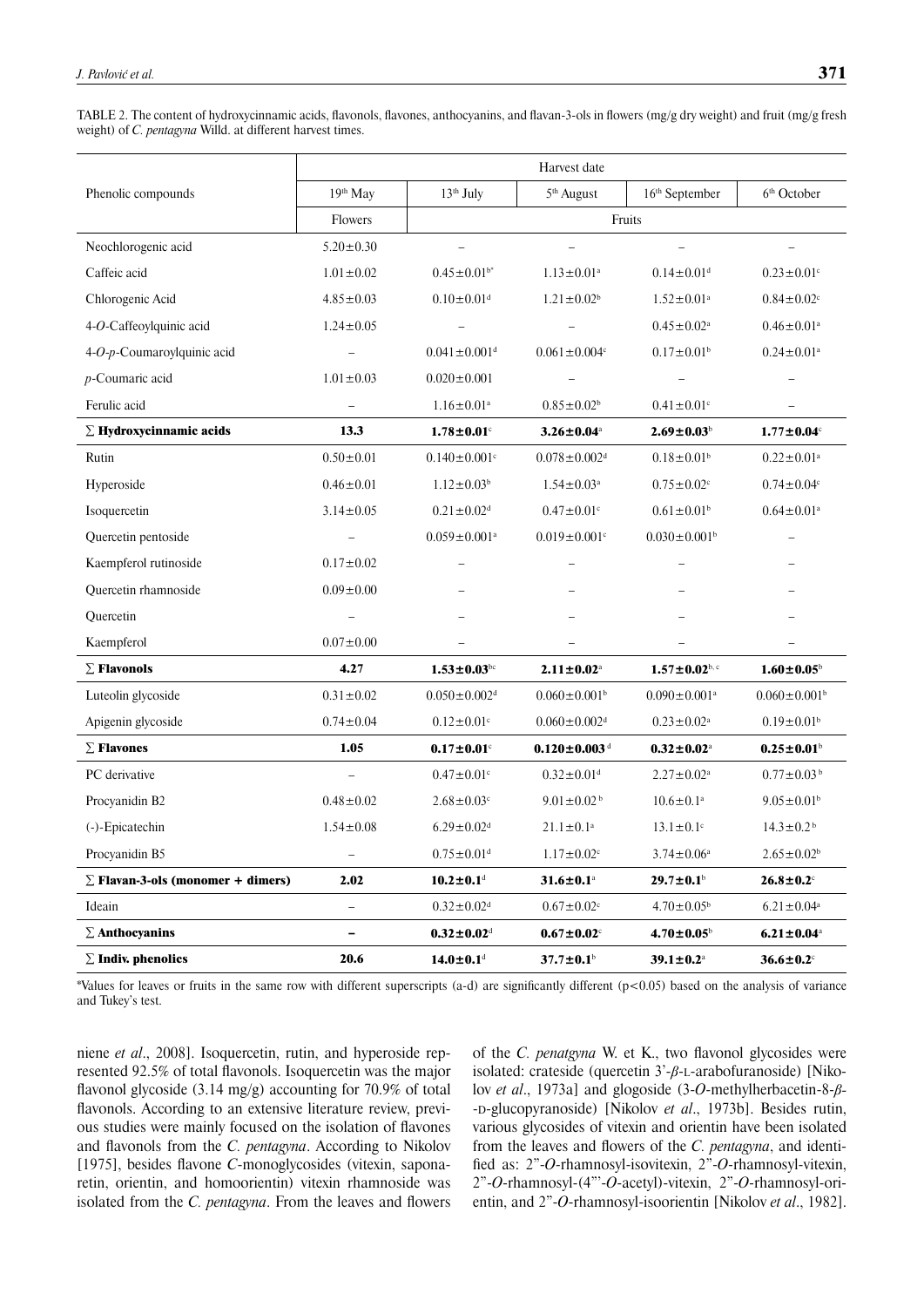| Phenolic compounds                       | <b>Harvest</b> date            |                                                         |                                                                  |                                |                                |  |  |  |  |
|------------------------------------------|--------------------------------|---------------------------------------------------------|------------------------------------------------------------------|--------------------------------|--------------------------------|--|--|--|--|
|                                          | 19th May                       | $10th$ June<br>13 <sup>th</sup> July                    |                                                                  | 5 <sup>th</sup> August         | 16th September                 |  |  |  |  |
| Neochlorogenic acid                      | $2.26 \pm 0.03^{a*}$           | $1.11 \pm 0.05^{\circ}$<br>$0.39 \pm 0.03$ <sup>d</sup> |                                                                  | $0.47 \pm 0.03$ <sup>c</sup>   | $0.15 \pm 0.01$ <sup>e</sup>   |  |  |  |  |
| Caffeic acid                             | $0.65 \pm 0.02$ <sup>a</sup>   | $0.21 \pm 0.01$ <sup>b</sup>                            | $0.14 \pm 0.01$ <sup>c</sup>                                     | $0.14 \pm 0.01$ <sup>c</sup>   | $0.10 \pm 0.01$ <sup>d</sup>   |  |  |  |  |
| Chlorogenic acid                         | $5.30 \pm 0.20$ <sup>a</sup>   | $5.03 \pm 0.06^a$                                       | $1.79 \pm 0.09$ <sup>c</sup>                                     | $2.18 \pm 0.02$ <sup>b</sup>   | $1.32 \pm 0.02$ <sup>d</sup>   |  |  |  |  |
| 4-O-Caffeoylquinic acid                  | $0.49 \pm 0.01$ <sup>a</sup>   | $0.44 \pm 0.01$ <sup>b</sup>                            | $0.20 \pm 0.01$ <sup>d</sup>                                     | $0.248 \pm 0.002$ <sup>c</sup> | $0.12 \pm 0.01$ <sup>e</sup>   |  |  |  |  |
| 4-O-p-Coumaroilquinic acid               | $0.73\pm0.02^{\rm a}$          | $0.54 \pm 0.01$ <sup>b</sup>                            | $0.078 \pm 0.003$ <sup>d</sup><br>$0.118 \pm 0.002$ <sup>c</sup> |                                | $0.048 \pm 0.003$ <sup>e</sup> |  |  |  |  |
| $p$ -Coumaric acid                       | $1.56 \pm 0.09^a$              | $1.25 \pm 0.04$ <sup>b</sup>                            | $0.57 \pm 0.04$ c, d                                             | $0.67 \pm 0.03$ <sup>c</sup>   | $0.45\pm0.01^{\rm d}$          |  |  |  |  |
| Ferulic acid                             | $1.13 \pm 0.08^a$              | $0.73 \pm 0.02^b$                                       | $0.56 \pm 0.05$ <sup>c</sup><br>$0.39 \pm 0.02$ <sup>d</sup>     |                                | $0.34 \pm 0.01$ <sup>d</sup>   |  |  |  |  |
| $\Sigma$ Hydroxycinnamic acids           | $12.1 \pm 0.3^{\text{a}}$      | $9.31 \pm 0.12^b$                                       | $3.74 \pm 0.10^{\rm d}$                                          | $4.22 \pm 0.06^{\circ}$        | $2.53 \pm 0.06$ <sup>e</sup>   |  |  |  |  |
| Rutin                                    | $1.23 \pm 0.03^b$              | $1.00\pm0.01^{\rm d}$                                   | $1.20 \pm 0.02$ <sup>b</sup>                                     | $1.46\pm0.01^{\rm a}$          | $1.12 \pm 0.02$ <sup>c</sup>   |  |  |  |  |
| Hyperoside                               | $4.54 \pm 0.05^{\text{a}}$     | $3.00 \pm 0.03^b$                                       | $2.43 \pm 0.01$ <sup>d</sup>                                     | $2.15 \pm 0.02$ <sup>e</sup>   | $2.68 \pm 0.01$ °              |  |  |  |  |
| Isoquercetin                             | $0.24 \pm 0.01$ <sup>b</sup>   | $0.058 \pm 0.002$ <sup>e</sup>                          | $0.26 \pm 0.01$ <sup>a</sup>                                     | $0.150 \pm 0.002$ <sup>c</sup> | $0.120 \pm 0.005$ <sup>d</sup> |  |  |  |  |
| Quercetin pentoside                      | $0.53 \pm 0.01$                |                                                         |                                                                  |                                |                                |  |  |  |  |
| Kaempferol rutinoside                    | $0.30 \pm 0.01$ <sup>a</sup>   | $0.14 \pm 0.01$ <sup>b</sup>                            |                                                                  |                                |                                |  |  |  |  |
| Quercetin rhamnoside                     | $0.17 \pm 0.01$ c              | $0.049 \pm 0.002$ <sup>e</sup>                          | $0.10 \pm 0.01$ <sup>d</sup>                                     | $0.24 \pm 0.01$ <sup>b</sup>   | $0.49 \pm 0.01$ <sup>a</sup>   |  |  |  |  |
| Quercetin                                | $0.36\pm0.00^{\rm b}$          | $0.45 \pm 0.02^a$                                       | $0.32 \pm 0.02$ <sup>c</sup>                                     | $0.01 \pm 0.01$ <sup>e</sup>   | $0.058 \pm 0.002$ <sup>d</sup> |  |  |  |  |
| Kaempferol                               |                                |                                                         |                                                                  |                                |                                |  |  |  |  |
| $\Sigma$ Flavonols                       | $7.37 \pm 0.09^{\rm a}$        | $4.70 \pm 0.03^b$                                       | $4.31 \pm 0.01$ <sup>d</sup>                                     | $4.01 \pm 0.03$ <sup>e</sup>   | $4.47 \pm 0.01$ <sup>c</sup>   |  |  |  |  |
| Luteolin glycoside                       |                                |                                                         |                                                                  |                                | $0.089 \pm 0.003$              |  |  |  |  |
| Apigenin glycoside                       | $0.030 \pm 0.002$ <sup>d</sup> | $0.82 \pm 0.02$ <sup>c</sup>                            | $1.61 \pm 0.01^a$                                                | $1.46 \pm 0.02^b$              | $1.58 \pm 0.02$ <sup>a</sup>   |  |  |  |  |
| $\Sigma$ Flavones                        | $0.030 \pm 0.002$ <sup>c</sup> | $0.82 \pm 0.01$ <sup>d</sup>                            | $1.61 \pm 0.01^b$                                                | $1.46 \pm 0.02$                | $1.67 \pm 0.02^{\text{a}}$     |  |  |  |  |
| PC derivative                            | $0.80 \pm 0.02$ <sup>d</sup>   | $1.90 \pm 0.02^a$                                       | $1.18 \pm 0.02^b$                                                | $1.00 \pm 0.07$ <sup>c</sup>   |                                |  |  |  |  |
| Procyanidin B2                           | $3.20 \pm 0.01$ °              | $5.88 \pm 0.13$ <sup>a</sup>                            | $3.03 \pm 0.10$ <sup>d</sup>                                     | $2.94 \pm 0.02$ <sup>d</sup>   | $3.60 \pm 0.05^b$              |  |  |  |  |
| Epicatechin                              | $9.75 \pm 0.11$ <sup>d</sup>   | $15.1 \pm 0.1^a$                                        | $12.7 \pm 0.2^b$                                                 | $11.3 \pm 0.3$ °               | $12.8 \pm 0.2^b$               |  |  |  |  |
| Procyanidin B5                           | $2.20 \pm 0.01$ <sup>bc</sup>  | $3.92 \pm 0.08^{\text{a}}$                              | $2.03 \pm 0.03$ c                                                | $2.31 \pm 0.09$ <sup>b</sup>   | $0.53 \pm 0.04$ <sup>d</sup>   |  |  |  |  |
| $\Sigma$ Flavan-3-ols (monomer + dimers) | $15.9 \pm 0.1$ <sup>d</sup>    | $26.8 \pm 0.3^{\text{a}}$                               | $18.9 \pm 0.3^b$                                                 | $17.6 \pm 0.3$                 | $18.0 \pm 0.2$                 |  |  |  |  |
| $\Sigma$ Indiv. phenolics                | $35.5 \pm 0.4^{\circ}$         | $41.6 \pm 0.4^{\text{a}}$                               | $28.6 \pm 0.4$                                                   | $27.3 \pm 0.3$ d               | $26.6 \pm 0.3$ d               |  |  |  |  |

TABLE 3. The content of hydroxycinnamic acids, flavonols, flavones, anthocyanins, and flavan-3-ols in leaves (mg/g dry weight) of *C. pentagyna* Willd. at different harvest times.

\*Values for leaves or fruits in the same row with different superscripts (a-e) are significantly different  $(p<0.05)$  based on the analysis of variance and Tukey's test.

According to Prinz *et al*. [2007], vitexin, isovitexin, rutin, hyperoside, and isoquercitrin are the compounds which can be found in *C. pentagyna*, *C. monogyna* as well in *C. laevigata*., while isoorientin, isoquercitrin, and 8-methoxykaempferol-3-*O*-glucoside were found only in *C. pentagyna* and could serve as markers for the differentiation of *C. pentagyna* from *C. monogyna* and *C. laevigata*.

Procyanidins B2 and B5 showed similar changing trends during the harvest period. The highest contents of procyanidins B2 and B5 were found in the fruits collected in September (10.6 and 3.74 mg/g fresh weight, respectively); their contents were observed to increase successively from July. From mid-September, the content of procyanidins decreased.

Monomers and dimers of flavan-3-ols were the major phenolic compounds in the fruits of *C. pentagyna* Willd (Table 2). The sum of the contents of flavan-3-ols varied from 10.2 to 29.7 mg/g fresh weight during the harvest period. (-)-Epicatechin (6.29–21.1 mg/g fresh weight) and procyanidin B2 (2.68–10.6 mg/g fresh weight) were the most abundant. Ideain (cyanidin 3-*O*-galactoside) was the second most abundant phenolic compound in fruits, and its content increased from 0.32 to 6.21 mg/g fresh weight during the growing season. Compared to the contents of flavan-3-ols, those of hydroxycinnamic acids and flavonols were quite low. The major flavonols were hyperoside and isoquercetin. Chlorogenic acid was the most abundant hydroxycinnamic acid with content rang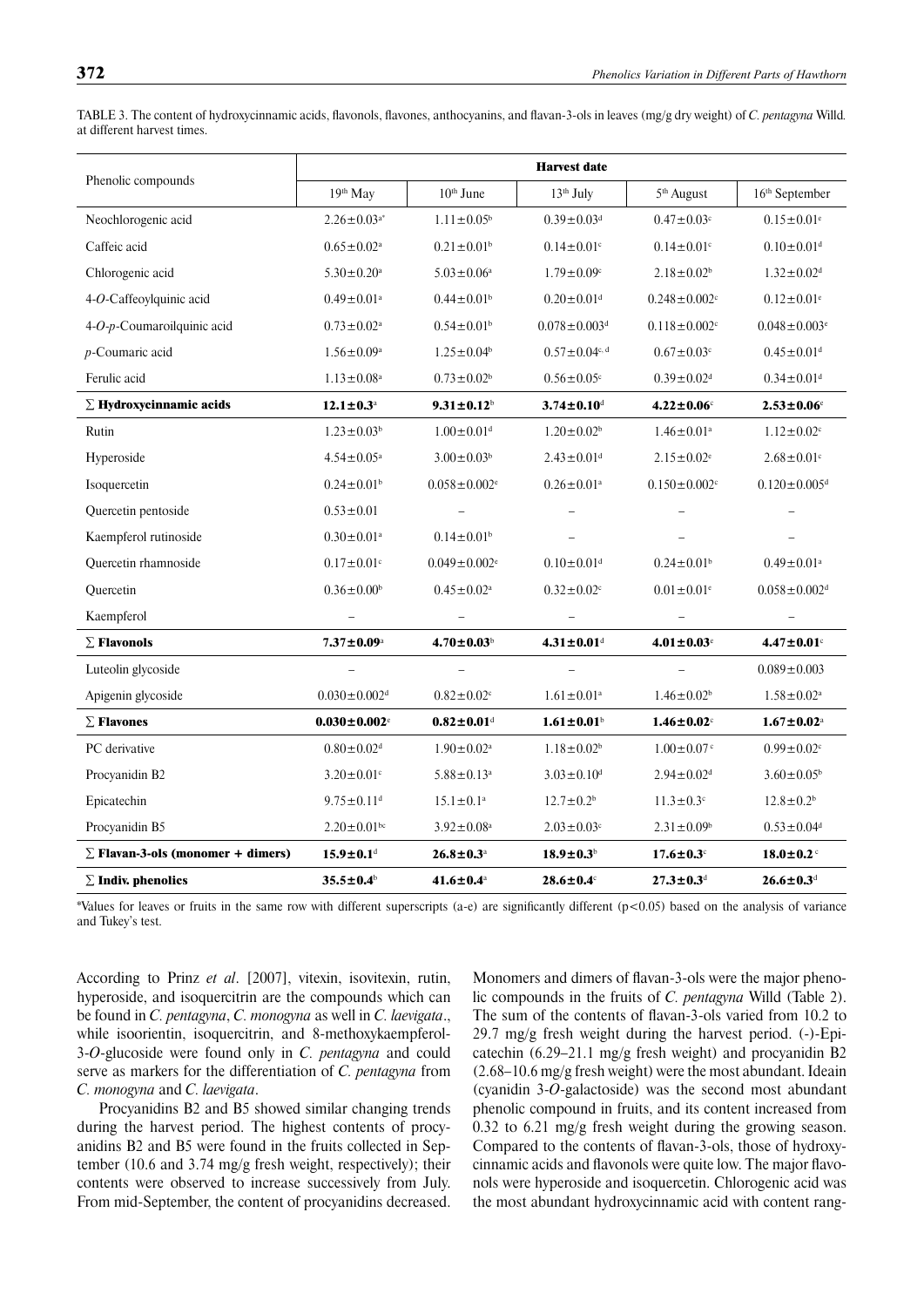ing from 0.10 to 1.52 mg/g fresh weight. On the other hand, (-)-epicatechin content was at the highest level in August (21.1 mg/g fresh weight). Afterwards, it decreased dramatically. Chlorogenic and caffeic acids displayed quite similar changing trends during the harvest period. The highest contents of those acids were found in the fruits collected in August and September, which is consistent with fruit ripening season (August-October). The content of hyperoside, which is the most abundant flavonol glycoside, was the highest in August and afterwards it decreased by 50%. In most cases, the contents of flavonol glycosides were the highest in early stages of fruit development. Similar behavior of flavonol glycosides was detected in apples [Awad *et al*., 2001] and blueberries [Jaakola *et al*., 2002]. With the exception of ideain, the majority of phenolic compounds in fruits of *C. pentagyna*  Willd*.* reached the highest content in August and September. The content of ideain in fruits increased continuously throughout the harvest period (0.32–6.21 mg/g fresh weight). Similar results were reported earlier in other hawthorn species and fruit [Elmastas *et al*., 2017; Jaakola *et al*., 2002]. There is evidence that the flavonoid biosynthesis is closely related to the stage of fruit development and that the activity of the enzyme is controlled due to diverse ecological and developmental conditions [Jaakola *et al*., 2002]. During the development of blueberry fruit (*Vaccinium myrtillus*), studying the expression of five genes involved in the flavonoid biosynthesis, Jaakola *et al*. [2002] concluded the following: coordinated expression of the genes involved in the flavonoid biosynthesis influences the accumulation of flavonols, proanthocyanidins, and anthocyanins during fetal development. As well, expression of these genes occurs in two phases: during the flowering stage and earlier stages of ripening when the color of fruit steel develops. Gene expression is most pronounced in the ripening stage when the fruit is still immature from the inside, with certain colored stains and then in the fully mature fruit the expression of the gene is declining. Similar enzymatic activities were also observed by Manning [1998] during the development of strawberry fruit and by Kobayashi *et al*. [2001] during the development of grapes.

The sum of flavan-3-ols in the leaves ranged from 16 to 26.8 mg/g dry weight (Table 3). As in the fruits, (-)-epicatechin, procyanidin B2, and procyanidin B5 were the major flavan-3-ols. Hydroxycinnamic acids were the second most abundant compounds. Chlorogenic, neochlorogenic, *p*-coumaric, and ferulic acids were present at 5.30, 2.26, 1.56, and 1.13 mg/g dry weight, respectively, at the beginning of the harvest period. The content of hyperoside, the most abundant flavonol glycoside (4.54–2.68 mg/g dry weight), decreased from May to August, and then slightly increased in September. This increase in the content of hyperoside may be related to a drop in temperature [He *et al*., 2016].

The changing patterns for hydroxycinnamic acids were quite similar: at the beginning of the harvest period (May) the content of all hydroxycinnamic acids was at the highest level, and decreased until July. Afterwards, the content of individual hydroxycinnamic acids fluctuated: content of individual hydroxycinnamic acids remained constant or slightly increased in August and decreased after that. Flavan-3-ol contents of leaves increased progressively from May until reaching the highest levels in June. Afterwards, it decreased until August, and slightly increased in September. A literature review indicates that phenolic composition of plant tissue is determined by many factors, such as genotype, ontogenesis, environment, stage of the development, analysis time, processing and storage conditions, as well as the method of analysis itself [Krüger *et al*., 2011; Martz *et al*., 2010].

One-way ANOVA was used in order to examine the effect of harvesting date on total phenolic content, content of individual phenolics, and the sum of the contents of phenolic compounds belonging to different classes in fruits and leaves of *C. pentagyna* Willd. The results of Tukey's HSD test (confidence interval 95%,  $p<0.05$ ), which was used to show a significant difference in the content of the total pheholics, individual phenolic compounds, the sum of the contents of different classes of phenolics, and the antioxidant activity in fruits and leaves harvested in different periods, are represented in Table 1, 2, and 3.

The coefficient of determination  $(R^2=0.997)$  has shown that 99.7% of the variability of the total phenolics content in the *C. pentagyna* Willd. leaves is being explained by the explanatory variables (harvest period). According to the results of the Tukey's HSD test, we have concluded with confidence that there is a significant effect of the harvesting date on the total phenolics content in the leaves of *C. pentagyna*  Willd (Table 1). The ANOVA results for the effect of the harvesting date on the antioxidant activity of leaves, measured by DPPH  $(R^2=0.984)$ , ABTS  $(R^2=0.997)$ , CUPRAC  $(R<sup>2</sup>=0.997)$ , and FRP  $(R<sup>2</sup>=0.998)$  have shown that there was a significant difference in the antioxidant activity in different harvesting periods (Table 1). Same results were obtained for the effect of harvest date on the content of individual phenolics and the sum of the contents of different classes of phenolics in the leaves. The coefficient of determination  $(R^2)$ ranged from 0.984 to 0.999 for different quantitative variables (content of individual phenolics and the sum of the content of the different classes of phenolics) so the 98.4%-99.9% of the variability in the content of individual phenolics and the sum of the content of different classes has been explained by the harvest period (Table 3). Similarly, ANOVA results for the total phenolics content, the antioxidant activity, and the content of individual phenolics in fruits have shown a significant effect of the harvest date (Table 2).

#### Correlation analysis

Correlation analysis was used to explore the relationships amongst the sum of the contents of phenolic compounds belonging to individual classes and the antioxidant activity determined by different assays for fruits and leaves of *C. pentagyna* Willd. Pearson's correlation coefficients are represented in Table 4.

Based on the Pearson's correlation coefficients, it is clear that for fruit samples there are direct correlations between the total flavone content and the antioxidant activities determined particularly with CUPRAC  $(r=0.769)$  and FRP  $(r=0.825)$  methods. Flavan-3-ol content showed a significant simple correlation with the antioxidant activity determined by the ABTS method  $(r=0.761)$ , as well as a very strong correlation with the antioxidant activity determined by the DPPH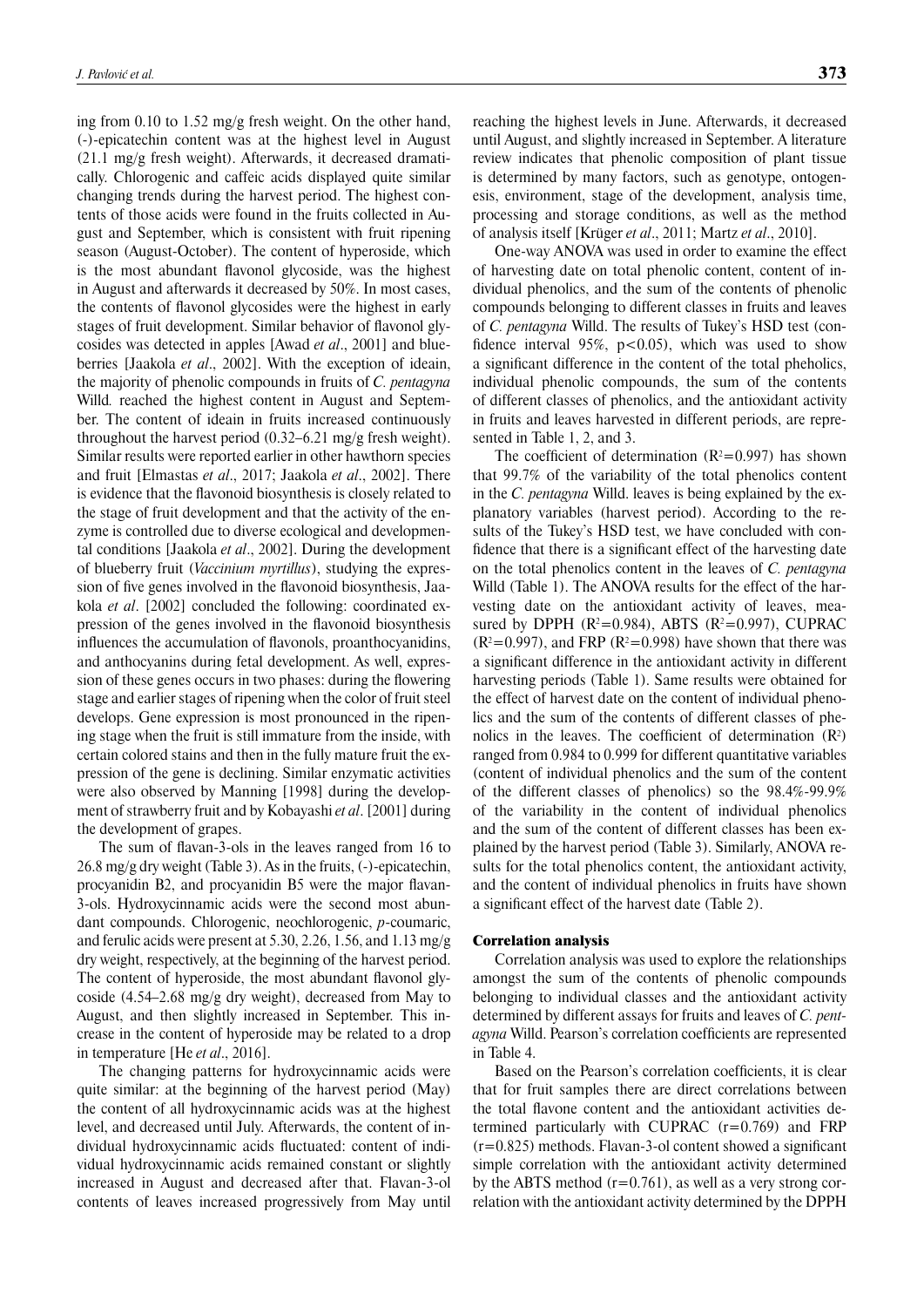|                                | Leaves   |          |          |               | Fruits     |       |             |             |               |            |
|--------------------------------|----------|----------|----------|---------------|------------|-------|-------------|-------------|---------------|------------|
|                                | TPC      | DPPH     | ABTS     | <b>CUPRAC</b> | <b>FRP</b> | TPC   | <b>DPPH</b> | <b>ABTS</b> | <b>CUPRAC</b> | <b>FRP</b> |
| $\Sigma$ Hydroxycinnamic acids | $0.827*$ | $-0.810$ | $-0.928$ | $-0.916$      | $-0.879$   | 0.005 | 0.368       | 0.100       | 0.008         | 0.046      |
| $\Sigma$ Flavonols             | $-0.543$ | $-0.549$ | $-0.671$ | $-0.860$      | $-0.701$   | 0.079 | 0.286       | 0.180       | $-0.193$      | $-0.228$   |
| $\Sigma$ Flavones              | 0.753    | 0.746    | 0.871    | 0.928         | 0.828      | 0.415 | 0.417       | 0.354       | 0.769         | 0.825      |
| $\Sigma$ Flavan-3-ols          | $-0.297$ | 0.023    | 0.028    | 0.397         | 0.074      | 0.703 | 0.919       | 0.761       | 0.682         | 0.677      |
| $\Sigma$ Anthocyanins          |          |          |          |               |            | 0.843 | 0.733       | 0.792       | 0.956         | 0.939      |

TABLE 4. Pearson's correlation coefficient (r) between:  $\Sigma$  hydroxycinnamic acids,  $\Sigma$  flavonols,  $\Sigma$  flavones,  $\Sigma$  flavan-3-ols, and  $\Sigma$  anthocyanin, total phenolic content (TPC) and antioxidant activity determined with DPPH, ABTS, CUPRAC, and FRP assays in fruits and leaves of *C. pentagyna* Willd.

\*Values in bold refer to statistically significant correlations at  $p < 0.05$ 

method (r=0.919). The content of anthocyanins was well correlated with the antioxidant activity of the fruit when assayed with all methods  $(r=0.733-0.956)$ . The best correlation was found between the content of ideain in the fruit and the antioxidant activity determined with the CUPRAC method  $(r=0.956)$ . A weak correlation between the sum of the contents of hydroxycinnamic acids, flavonols, and the antioxidant activity of the fruit could be the consequence of the structure of the phenolic compounds themselves since only the flavonoids of the certain structure and the exact position of the OH group in the molecule determine the antioxidant properties [Heim *et al.*, 2002]. Both the configuration and the total number of hydroxyl groups substantially influence the mechanism of the antioxidant activity. The glycosylation of flavonoids reduces their *in vitro* antioxidant activity when compared to the corresponding aglycons [Rice-Evans *et al*., 1996; Mishra *et al*., 2003]. For example, the comparison of TEAC values of quercetin and rutin (quercetin 3-*O*-rutinoside), shows that glycosylation of the 3-OH group has a strong suppressive effect on the antioxidant activity [Rice-Evans *et al*, 1996]. Similar results were observed for other pairs of flavonoid aglycon and glycoside (hesperetin – hesperidin, luteolin – luteolin-4'- -glucoside; luteolin – luteolin-7-glucoside; quercetin – quercitrin) [Rice-Evans *et al*., 1996] also. Based on these results, we can say that flavones contribute most to the antioxidant activity determined with the FRP method, the flavan-3-ols to the antioxidant activity determined with the DPPH method, and the anthocyanins to the antioxidant activity determined with the CUPRAC method. As flavan-3-ols ((-)-epicatechin as the most preferred flavan-3-ol) and ideaine are the most abundant compounds in the fruit during the entire harvesting period, it can be expected that they contribute most to the antioxidant activity. Unlike the fruit, in which no correlation between the sum of the contents of hydroxycinnamic acids, flavonols and antioxidant activity was observed, with leaf an inverse correlation was noticed between the sum of the contents of hydroxycinnamic acids and antioxidant activity. Content of hydroxycinnamic acids in the leaf showed strong negative correlation with the antioxidant activity determined with all methods  $(r = -0.810$  to  $-0.928)$ , while flavonols showed a strong correlation with the antioxidant activity determined with CUPRAC  $(r=-0.860)$  and FRP  $(r=-0.701)$  methods. The sum of the contents of hydroxycinnamic acids and flavonols decreased during the harvest period, and this could be the consequence of the strong negative correlation with antioxidant activity since the antioxidant activity increased during the harvest period. Hence, it might be inferred that hydroxycinnamic acids and flavonols have no impact on the antioxidant activity. Only flavones showed a positive correlation with the antioxidant activity of the leaf  $(r=0.746-0.928)$ .

A strong correlation was observed between the total phenolics content and the sum of the contents of anthocyanins  $(r=0.843)$  and flavan-3-ols  $(r=0.703)$  in fruits (Table 4). Based on the obtained results, the strong correlation between these two classes of phenolic compounds and total phenolics content, may be due to the fact that the compounds from those two classes are the predominant related to other compounds. A strong simple correlation between total phenolics content and the sum of the contents of flavones  $(r=0.753)$ and a strong negative correlation between total phenolics content and the sum of the contents of hydroxycinnamic acids (r=- 0.827) were observed in the case of leaves.

#### Principal Component Analysis

PCA was conducted in order to explain the relationship between different conditions, in this case: harvest period, the variation in the sum of the contents of the different classes of phenolic compounds and the antioxidant activity of *C. pentagyna* Willd. leaves and fruits. Factor loadings  $>0.90$  are typically regarded as excellent and  $< 0.7$  as very poor [Gucia *et al*., 2012]. In this study, three principal components with eigenvalues higher than 1.0 were extracted, as suggested by the Kaiser criterion [1960]. The number of principal components, initial eigenvalues, total variance (percent), and factor loadings are presented in Table 5.

The results of PCA for data sets indicate that three factors explained approximately 96% of the total variance in the fruits and 98.7% of the total variance in leaves. The results of the principal component analysis conducted for fruits and leaves are represented in Figure 1A and 1B. Due to a large number of variables compared to the number of samples, the components PC1 and PC2 explained about 87% and 94% of the variability of the fruit and leaves samples, respectively. Distinct grouping of the fruit (HF3 and HF4 – HF represents hawthorn fruit samples) samples in the lower right quadrant along with the sum of the content of the anthocyanins, as well as the leaves (HL3, HL4, and HL5 – HL represents hawthorn leaves samples) samples with the sum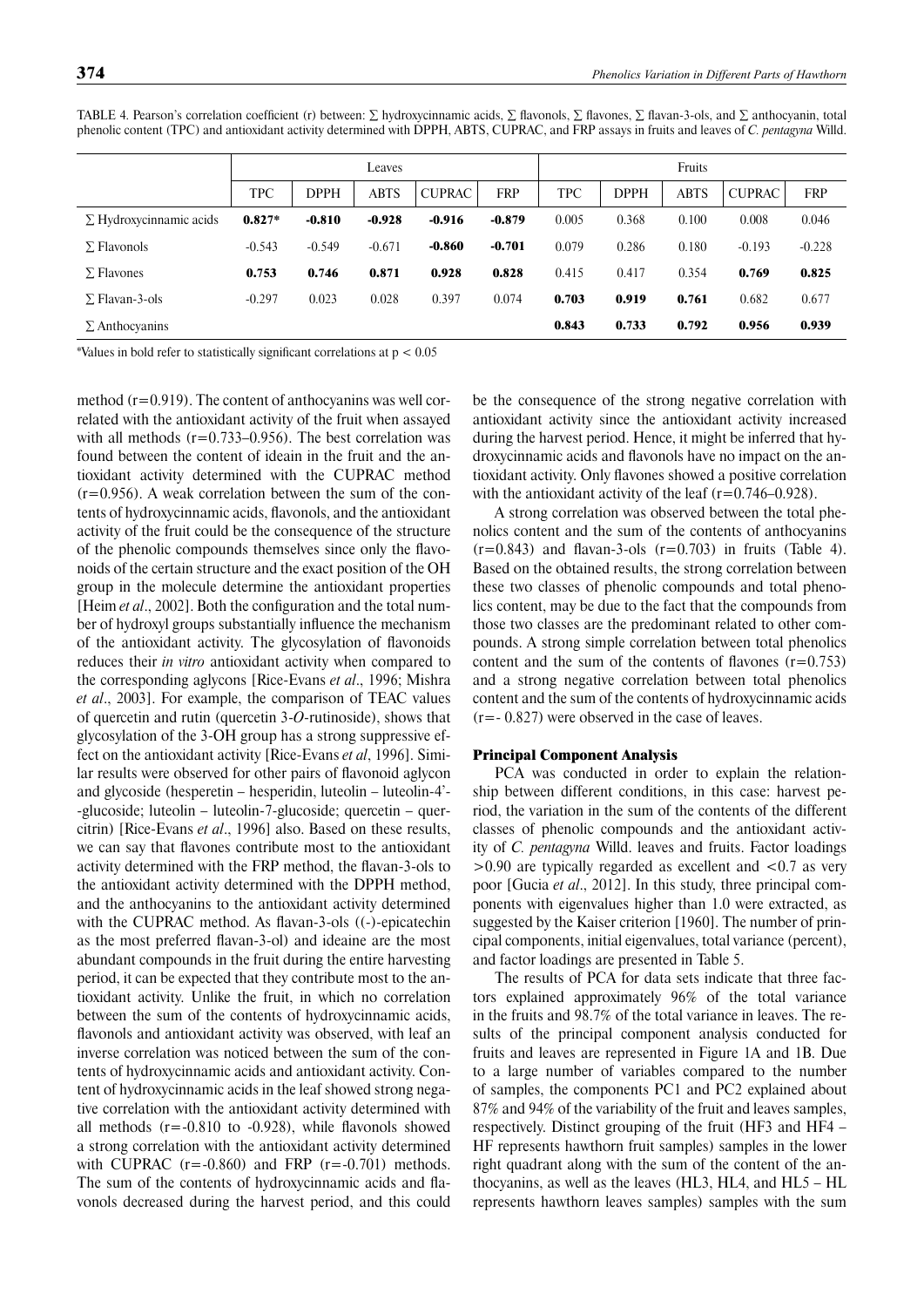|                                | Fruits      |                 |                 | Leaves          |             |                 |  |
|--------------------------------|-------------|-----------------|-----------------|-----------------|-------------|-----------------|--|
|                                | <b>PC</b> 1 | PC <sub>2</sub> | PC <sub>3</sub> | PC <sub>1</sub> | <b>PC 2</b> | PC <sub>3</sub> |  |
| $\Sigma$ Hydroxycinnamic acids | $-0.976*$   | 0.178           | $-0.082$        | $-0.968$        | 0.032       | 0.228           |  |
| $\Sigma$ Flavonols             | $-0.072$    | 0.984           | 0.117           | $-0.832$        | $-0.488$    | 0.237           |  |
| $\Sigma$ Flavones              | 0.716       | $-0.633$        | $-0.095$        | 0.954           | 0.152       | $-0.240$        |  |
| $\Sigma$ Flavan-3-ols          | 0.769       | 0.560           | 0.072           | $-0.098$        | 0.958       | 0.269           |  |
| $\Sigma$ Anthocyanins          | 0.908       | $-0.354$        | 0.067           |                 |             |                 |  |
| <b>DPPH</b>                    | 0.925       | 0.358           | 0.118           | 0.892           | $-0.236$    | 0.375           |  |
| <b>ABTS</b>                    | 0.889       | 0.270           | 0.156           | 0.968           | $-0.218$    | 0.101           |  |
| <b>CUPRAC</b>                  | $-0.516$    | $-0.324$        | 0.790           | 0.978           | 0.163       | 0.124           |  |
| <b>FRP</b>                     | 0.979       | $-0.169$        | 0.041           | 0.950           | $-0.172$    | 0.127           |  |
| <b>Eigenvalue</b>              | 5.762       | 2.198           | 0.703           | 6.140           | 1.338       | 0.420           |  |
| Total variance (%)             | 64.023      | 24.420          | 7.805           | 76.746          | 16.727      | 5.253           |  |
| Cumulative (%)                 | 64.023      | 88.442          | 96.247          | 76.746          | 93.473      | 98.726          |  |

TABLE 5. Principal components and factor loadings for the  $\Sigma$  hydroxycinnamic acids,  $\Sigma$  flavonols,  $\Sigma$  flavones,  $\Sigma$  anthocyanins,  $\Sigma$  flavan-3-ols and result of antioxidative assays in fruits and leaves of *C. pentagyna* Willd.

 $*$  Values in bold refer to statistically significant correlations at  $p<0.05$ .

of the content of the flavones is noticeable. PC2 is highly correlated with the sum of the contents of flavonols in the fruit and the sum of the contents of flavan-3-ols in leaves samples. PC1 is strongly correlated with the sum of the contents of flavones and anthocyanins and strongly negatively correlated with the sum of the contents of flavonols and the sum of the contents of hydroxycinnamic acids in leaf samples. Variability in the contents of phenolic compounds during harvesting period can be a consequence of different tissue, growing and environmental conditions or changes in the metabolism of phenolic compounds [Francini & Sebastiani, 2013].

From the PCA graphs (Figure 1) it can be concluded that PC1 of fruit samples is highly correlated with DPPH, FRP, and ABTS, as well as that FRP and the sum of the contents of anthocyanins are well correlated. It can be assumed that flavan-3-ols and anthocyanins in fruits, as well the later harvest period (HF3 and HF4), have the major effect on the antioxidant activity of *C. pentagyna* Willd. fruits.

In the leaves, flavones as well as antioxidant activity assayed with FRP, DPPH, CUPRAC, and ABTS, are highly correlated with PC1. The grouping of HL3 along with the CU-PRAC and flavones, and HL4 and HL5 in the vicinity of FRP



FIGURE 1. Principal component analysis of hawthorn: A) fruits and B) leaves harvested in different periods.

 $HF^*1-4$  hawthorn fruits harvesting date: 13<sup>th</sup> July, 5<sup>th</sup> August, 16<sup>th</sup> September, 6<sup>th</sup> October, respectively; HL\*1–5 hawthorn leaves harvesting date: 19<sup>th</sup> May, 10<sup>th</sup> June, 13<sup>th</sup> July, 5<sup>th</sup> August, 16<sup>th</sup> September, respectively.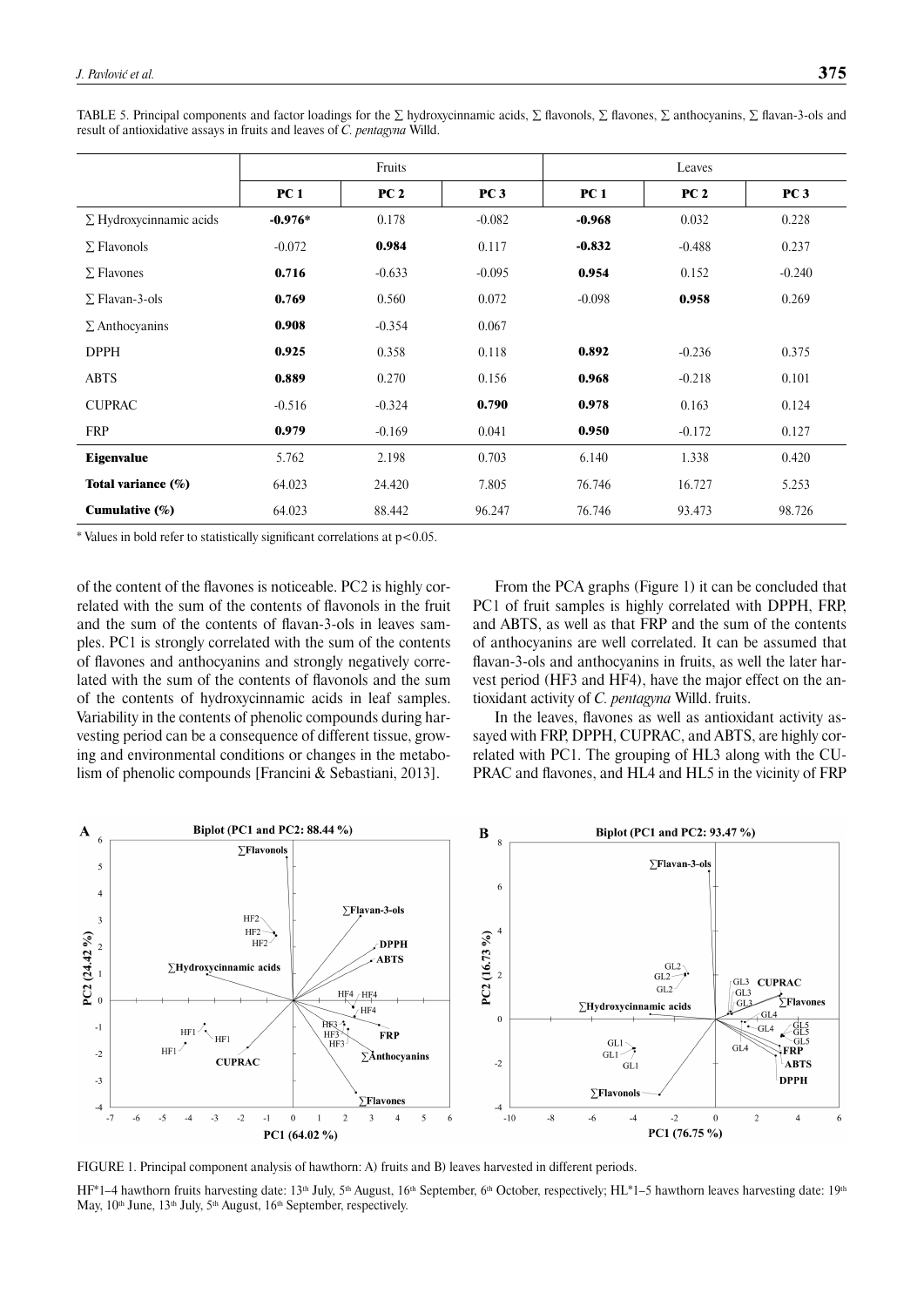is noticeable. Also, flavonols and hydroxycinnamic acids are negatively correlated with PC1, as well as with DPPH, ABTS, and FRP. Flavones and later harvest period (HL3, HL4, and HL5) could be the most meritorious for the antioxidant activity of leaves.

# **CONCLUSION**

Relying on the results of this research, especially on the content of the individual phenolic compounds in the flowers, leaves, and fruits of *C. pentagyna* Willd., it can be inferred that this study contributes to the better understanding of the influence of different harvest periods on the composition of phenolics within different parts of *C. pentagyna* Willd. plant. As the results of the study show, it can be concluded that there is a seasonal variation in both the quantity and the type of phenolic compounds, which might be due to fluctuations in temperature, precipitation, and conditions of plant habitat. The present work can be useful in finding the appropriate growth conditions and harvest time of *C. pentagyna* Willd*.* to ensure desired contents of particular valuable compounds.

# RESEARCH FUNDING

The research was financed by the Ministry of Education and Science, the Republic of Serbia, projects No. TR 31060 and 45022 internal macro project of Faculty of Sciences and Mathematics, Kosovska Mitrovica.

# **REFERENCES**

- 1. Albarouki, E., Peterson, A. (2007). Molecular and morphological characterization of *Crataegus* L. species (*Rosaceae*) in southern Syria*. Botanical Journal of the Linnean Society*, *153*(3), 255–263.
- 2. Amel, B., Seddik, K., Shtaywy, A., Saliha, D., Mussa, A.Z., Assia, B., Saliha, D., Abderahmane, B., Smain, A. (2014). Phytochemical analysis, antioxidant activity and hypotensive effect of Algerian azarole (*Crataegus azarolus* L.) leaves extracts. *Research Journal of Pharmaceutical, Biological and Chemical Science*, *5*(2), 286–305.
- 3. Amira el, A., Behija, S.E., Beligh, M., Lamia, L., Manel, I., Mohamed, H., Lotfi, A. (2012). Effects of the ripening stage on phenolic profile, phytochemical composition and antioxidant activity of date palm fruit. *Journal of Agricultural and Food Chemistry*, *60*(44), 10896–10902.
- 4. Apak, R., Güçlü, K., Özyürek, M., Karademir, S.E., Erçağ, E. (2006). The cupric ion reducing antioxidant capacity (CUPRAC) and polyphenolic content of some herbal teas. *International Journal of Food Sciences and Nutrition*, *57*(5–6), 292–304.
- 5. Awad, M.A., de Jager, A., van der Plas, L.W.H., van der Krol, A.R. (2001). Flavonoid and chlorogenic acid changes in skin of 'Elstar' and 'Jonagold' apples during development and ripening. *Scientia Horticulturae*, *90*(1–2), 69–83.
- 6. Ben Ahmed, Z., Yousfi, M., Viaene, J., Dejaegher, B., Demeyer, K., Mangelings, D., Heyden, Y.V. (2017). Seasonal, gender and regional variations in total phenolic, flavonoid, and condensed tannins contents and in antioxidant properties from *Pistacia atlantica* ssp. leaves. *Pharmaceutical Biology*, *55*(1), 1185–1194.
- 7. Bernatoniene, J., Masteikova, R., Majiene, D., Savickas, A., Kevelaitis, E., Bernatoniene, R., Dvorácková, K., Civinskiene, G., Lekas, R., Vitkevicius, K., Peciura, R. (2008). Free radical scavenging activities of *Crataegus monogyna* extracts. *Medicina – Lithuania*, *44*(9), 706–712.
- 8. Bleske, B.E., Koch, E., Aaronson, K., Boluyt, M.O. (2008). Hawthorn and heart disease. In R.R. Watson, V.R. Preedy (Eds.), *Botanical Medicine in Clinical Practice.* CAB International, Wallingford, UK, pp. 493–503.
- 9. Brand-Williams, W., Cuvelier, M.E., Berset, C. (1995). Use of a free radical method to evaluate antioxidant activity. *LWT – Food Science and Technology*, *28*(1), 25–30.
- 10. Bravo, L., Mateos, R. (2008). Analysis of flavonoids in functional foods and nutraceuticals. In W. Jeffrey Hurst (Ed.), *Methods of Analysis for Functional Foods and Nutraceuticals*, CRC Press, Boca Raton, Florida, USA, pp. 147–207.
- 11. Burda, S., Oleszek, W., Lee, C.Y. (1990). Phenolic compounds and their changes in apple during maturation and cold storage. *Journal of Agricultural and Food Chemistry*, *38*(4), 945–948.
- 12. Cecarini, V., Gee, J., Fioretti, E., Amici, M., Angeletti, M., Eleuteri, A.M., Keller, J.N. (2007). Protein oxidation and cellular homeostasis: Emphasis on metabolism. *Biochimica et Biophysica Acta (BBA) – Molecular Cell Research*, *1773*(2), 93–104.
- 13. Cezarotto, V.S., Giacomelli, S.R., Vendruscolo, M.H., Vestena, A.S., Cezarotto, C.S., da Cruz, R.C., Maurer, L.H., Ferreira, L.M., Emanuelli, T., Cruz, L. (2017). Influence of harvest season and cultivar on the variation of phenolic compounds composition and antioxidant properties in *Vaccinium ashei* leaves. *Molecules*, *22*(10), art. no. 1603.
- 14. Ding, C.K., Chachin, K., Ueda, Y., Imahori, Y., Wang, C.Y. (2001). Metabolism of phenolic compounds during loquat fruit development. *Journal of Agricultural and Food Chemistry*, *49*(6), 2883–2888.
- 15. Elmastas, M., Demir, A., Genç, N., Dölek, Ü., Günes, M. (2017). Changes in flavonoid and phenolic acid contents in some *Rosa* species during ripening. *Food Chemistry*, *235*, 154–159.
- 16. Francini, A., Sebastiani, L., (2013). Phenolic compounds in apple (*Malus* × *domestica* Borkh.): Compounds characterization and stability during postharvest and after processing. *Antioxidants*, *2*(3), 181–193.
- 17. Gao, P.Y., Li, L.Z., Peng, Y., Li, F.F., Niu, C., Huang, X.X., Ming, M., Song, S.J. (2010). Monoterpene and lignan glycosides in the leaves of *Crataegus pinnatifida*. *Biochemical Systematics and Ecology*, *38*(5), 988–992.
- 18. Gucia, M., Jarzyńska, G., Rafal, E., Roszak, M., Kojta, A.K., Osiej, I., Falandysz, J. (2012). Multivariate analysis of mineral constituents of edible Parasol mushroom (*Macrolepiota procera*) and soils beneath fruiting bodies collected from Northern Poland*. Environmental Science and Pollution Research*, *19*(2), 416–431.
- 19. He, F.Y., Li, D.W., Wang, D.M., Deng, M. (2016). Extraction and purification of quercitrin, hyperoside, rutin and afzelin from *Zanthoxylum bungeanum* Maxim. leaves using a aqueous two- -phase system. *Journal of Food Science*, *81*(7), C1593–1602.
- 20. Heim, K.E., Tagliaferro, A.R., Bobilya, D.J. (2002). Flavonoid antioxidants, chemistry, metabolism and structure-activity relationship. *Journal of Nutritional Biochemistry*, *13*(10), 572–584.
- 21. Hlel, T.B., Belhadj, F., Gül, F., Altun, M., Yağlıoğlu, A.Ş., Demirtaş, I., Marzouki, M.N. (2017). Variations in the bioactive compounds composition and biological activities of Loofah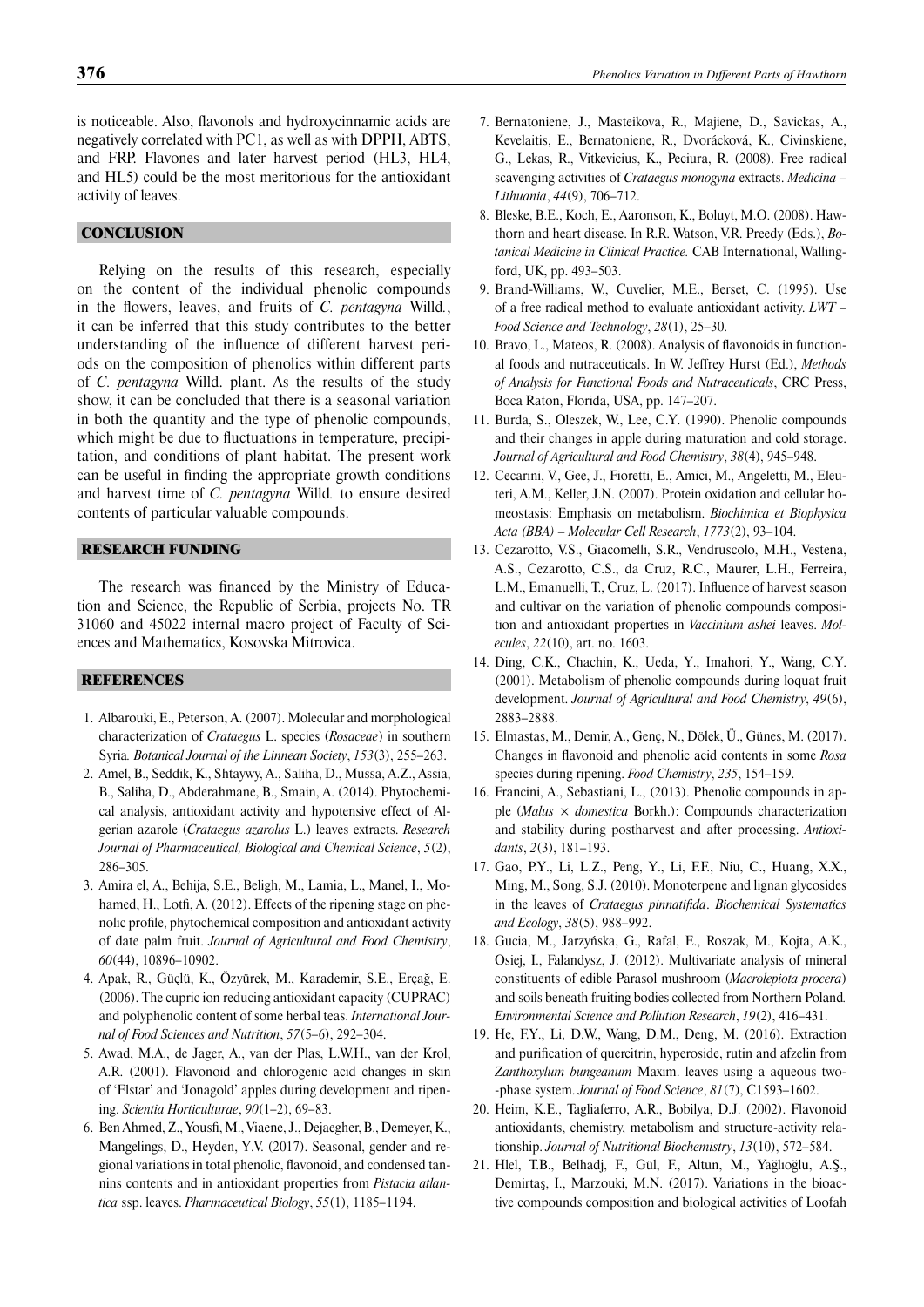(*Luffa cylindrica*) fruits in relation to maturation stages. *Chemistry and Biodiversity*, *14*(10), art. no. e1700178.

- 22. Huang, D., Ou, B., Prior, R.L. (2005). The chemistry behind antioxidant capacity assays. *Journal of Agricultural and Food Chemistry*, *53*(6), 1841–1856.
- 23. Imeh, U., Khokhar, S. (2002). Distribution of conjugated and free phenols in fruits, antioxidant activity and cultivar variations. *Journal of Agricultural and Food Chemistry*, *50*(22), 6301–6306.
- 24. Jaakola, L., Määttä, K., Pirttilä, A.M., Torronen, R., Karenlampi, S., Hohtola, A. (2002). Expression of genes involved in anthocyanin biosynthesis in relation to anthocyanin, proanthocyanidin, and flavonol levels during bilberry fruit development. Plant Physi*ology*, *130*(2), 729–739.
- 25. Kaiser, H.F. (1960). The application of electronic computers to factor analysis. *Educational and Psychological Measurement*, *20*(1), 141–151.
- 26. Katalinic, V., Mozina, S. S., Skroza, D., Generalic, I., Abramovic, H., Milos, M., Ljubenkov, I., Piskernik, S., Pezo, I., Terpinc, P., Boban, M. (2010). Polyphenolic profile antioxidant properties and antimicrobial activity of grape skin extract of 14 *Vitis vinifera* varieties grown in Dalmatia (Croatia). *Food Chemistry*, *119*, 715–723.
- 27. Kobayashi, S., Ishimaru, M., Ding, C.K., Yakushiji, H., Goto, N. (2001). Comparison of UDP-glucose, flavonoid 3-O-glucosyltransferase (UFGT) gene sequences between white grapes (*Vitis vinifera*) and their sports with red skin. *Plant Science*, *160*(3), 543–550.
- 28. Krüger, E., Dietrich, H., Hey, M., Patz, C.D. (2011). Effects of cultivar, yield, berry weight, temperature and ripening stage on bioactive compounds of black currants. *Journal of Applied Botany and Food Quality*, *84*, 40–46.
- 29. Kumar, D., Arya, V., Bhat, Z.A., Khan, N.A., Prasad, D.A. (2012). The genus *Crataegus*: chemical and pharmacological perspectives. *Revista Brasileira de Farmacognosia*, *22*(5), 1187–1200.
- 30. Lee, C.Y., Kagan, V., Jaworski, A.W., Brown, S.K. (1990). Enzymatic browning in relation to phenolic compounds and polyphenoloxidase activity among various peach cultivars. *Journal of Agricultural of Food Chemistry*, *38*(1), 99–101.
- 31. Liu, P., Kallio, H., Yang, B. (2011). Phenolic compounds in hawthorn (*Crataegus grayana*) fruits and leaves and changes during fruit ripening. *Journal of Agricultural and Food Chemistry*, *59*(20), 11141–11149.
- 32. Manning, K. (1998). Isolation of a set ripening-related genes from strawberry, their identification and possible relationship to fruit quality traits. *Planta*, *205*(4), 622–631.
- 33. Martz, F., Jaakola, L., Julkunen-Tiitto, R., Stark, S. (2010). Phenolic composition and antioxidant capacity of bilberry (*Vaccinium myrtillus*) leaves in Northern Europe following foliar development and along environmental gradients. *Journal of Chemical Ecology*, *36*(9), 1017–1028.
- 34. Mishra, B., Priyadarsini, K.I., Kumar, M.S., Unnikrishnan, M.K., Mohan, H. (2003). Effect of O-glycosilation on the antioxidant activity and free radical reactions of a plant flavonoid, chrysoeriol. *Bioorganic & Medicinal Chemistry*, *11*(13), 2677–2685.
- 35. Mitić, M.N., Souquet, J.M., Obradović, M.V., Mitić, S.S. (2012). Phytochemical profiles and antioxidant activity of Serbian table and wine grapes. *Food Science and Biotechnology*, *21*(6), 1619–1626
- 36. Munhoz, V.M., Longhini, R., Souza, J.R.P., Zequi, J.A.C., Leite Mello, E.V.S., Lopes, G.C., Mello, J.C.P. (2014). Extraction of flavonoids from *Tagetes patula*: process optimization and screening for biological activity. *Revista Brasileira de Farmacognosia*, *24*(5), 576–583.
- 37. Nikolov, N., Batyuk, V.S., Ivanov, V. (1973a). Crateside A new flavonol glycoside from *Crataegus monogyna* and *C. pentagyna*. *Chemistry of Natural Compounds, 9*(2), 150–151.
- 38. Nikolov, N.T., Litvinenko, V.I., Kovalev, I.P. (1973b). Glogoside A new fl avonoid from *Crataegus pentagyna*. *Chemistry of Natural Compounds, 9*(2), 144–146.
- 39. Nikolov, N.T. (1975). New flavone C-biosides from *Crataegus monogyna* and *Cr. Pentagyna*. *Chemistry of Natural Compounds, 11*(3), 434–435.
- 40. Nikolov, N., Seligmann, O., Wagner, H., Horowitz, R.M., Gentili, B. (1982). New flavonoid-glycosides from *Crataegus monogyna* and *Crataegus pentagyna*. *Planta Medica 44*(1), 50–53.
- 41. Nurmi, K., Ossipov, V., Haukioja, E., Pihlaja, K. (1996). Variation of total phenolic content and individual low molecular weight phenolics in foliage of mountain birch trees (*Betula pubescens*  spp. *tortuosa*). *Journal of Chemical Ecology*, *22*(11), 2023–2040.
- 42. Oyaizu, M. (1986). Studies on products of browning reaction: Antioxidative activity of products of browning reaction prepared from glucosamine. *The Japanese Journal of Nutrition and Dietetics*, *44*(6), 307–315.
- 43. Prinz, S., Ringl, A., Huefner, A., Pemp, E., Kopp, B. (2007). 4'''-Acetylvitexin-2''-O-rhamnoside, isoorientin, orientin, and 8-methoxykaempferol-3-O-glucoside as markers for the differentiation of *Crataegus monogyna* and *Crataegus pentagyna* from *Crataegus laevigata* (Rosaceae). *Chemistry & Biodiversity, 4*(12), 2920–2931.
- 44. Rayyan, S., Fossen, T., Solheim, H.N., Andersen, Ø.M. (2005). Isolation and identification of flavonoids, including flavone rotamers, from the herbal drug (hawthorn). *Phytochemical Analysis*, *16*(5), 334–341.
- 45. Re, R., Pellegrini, N., Proteggente, A., Pannala, A., Yang, M., Rice-Evans, C. (1999). Antioxidant activity applying an improved ABTS radical cation decolorization assay*. Free Radical Biology and Medicine*, *26*(9–10), 1231–1237.
- 46. Rice-Evans, C. A., Miller, N.J., Paganga, G. (1996). Structure- -antioxidant activity relationships of flavonoids and phenolic acids. *Free Radical Biology and Medicine*, *20*(7), 933–956.
- 47. Rimkiene, L., Kubiliene, A., Zevzikovas, A., Kazlauskiene, D., Jakstas, V. (2017). Variation in flavonoid composition and radicalscavenging activity in *Ginkgo biloba* L. due to the growth location and time of harvest. *Journal of Food Quality*, *2017*, art. no. 6840397.
- 48. Romeyer, F.M., Macheix, J.J., Goiffon, J.P., Reminiac, C.C., Sapis, J.C. (1983). The browning capacity of grapes. 3. Changes and importance of hydroxycinnamic acid-tartaric acid esters during development and maturation of the fruit. *Journal of Agricultural and Food Chemistry*, *31*(2), 346–349.
- 49. Routray, W., Orsat, V. (2014). Variation of phenolic profile and antioxidant activity of North American highbush blueberry leaves with variation of time of harvest and cultivar. *Industrial Crops and Products*, *62*, 147–155.
- 50. Singleton, V.L., Orthofer, R., Lamuela-Raventos, R.M. (1999). Analysis of total phenols and other oxidation substrates and antioxidants by means of Folin-Ciocalteu reagent. *Oxidants and Antioxidants, PT A Book Series: Methods in Enzymology*, *299*, 152–178.